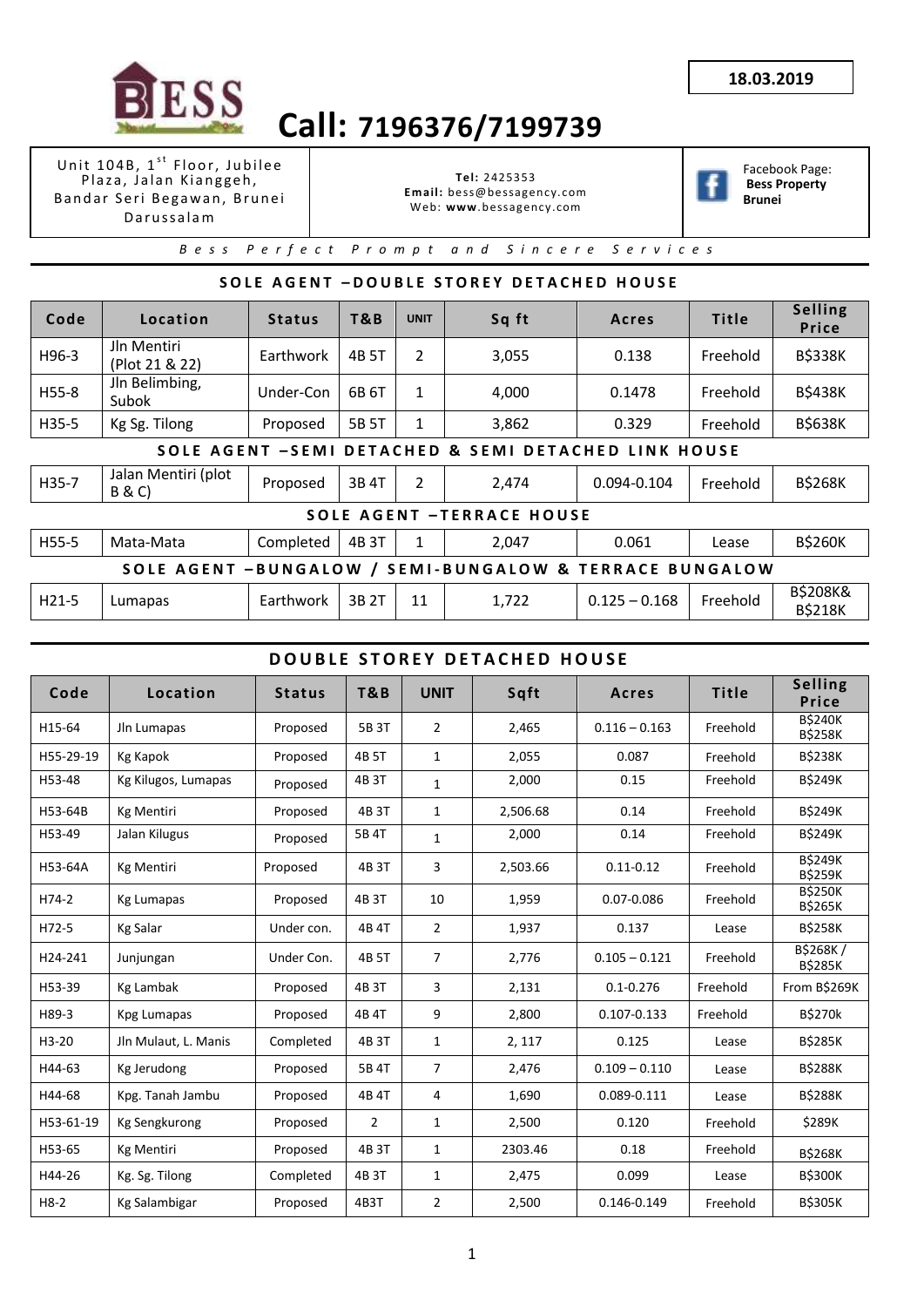| H55-14    | Kg Sg Hanching                  | Proposed                   | 4B 5T | 3                         | 2,642         | $0.087 - 0.1212$ | Freehold | <b>B\$315K</b><br><b>B\$335K</b> |
|-----------|---------------------------------|----------------------------|-------|---------------------------|---------------|------------------|----------|----------------------------------|
| H15-55    | Kg Tanah Jambu 2                | Under-Con                  | 4B 3T | $\mathbf{1}$              | 2,866         | 0.114            | Freehold | <b>B\$315K</b>                   |
| H61-9     | Kg Mentiri                      | Proposed                   | 5B 3T | $\overline{2}$            | 2,880         | 0.1545-0.1343    | Freehold | <b>B\$318K</b>                   |
| H53-54A   | Kpg Menglait                    | Proposed                   | 4B 3T | $\mathbf{1}$              | 2,509         | 0.0907           | Lease    | <b>B\$320K</b>                   |
| H53-54B   | Kpg Menglait                    | Proposed                   | 4B 3T | $\mathbf{1}$              | 2,508         | 0.098            | Lease    | <b>B\$320K</b>                   |
| H55-25-19 | Kg Kapok                        | Proposed                   | 5B 5T | $\mathbf{1}$              | 2,315         | 0.125            | Freehold | <b>B\$328K</b>                   |
| H24-188   | <b>Kg Lumapas</b>               | <b>Drawing</b><br>Approved | 5B 5T | $\mathbf{1}$              | 3,300         | 0.199            | Freehold | <b>B\$328K</b>                   |
| $H5-18$   | Kpg Jangsak                     | Earthwork                  | 4B3T  | 1(2A)                     | 2,316         | 0.092            | Freehold | <b>B\$330K</b>                   |
| H53-47    | Kg Katok (Plot A)               | Proposed                   | 5B 4T | 1                         | 2,874         | 0.10             | Freehold | <b>B\$339K</b>                   |
| H55-17    | Jln Mentiri                     | Proposed                   | 5B 4T | $\mathbf{1}$              | 3,005         | 0.108-0.109      | Freehold | <b>B\$348K</b>                   |
| H61-12    | Kampong Lambak                  | Proposed                   | 4B 3T | $\overline{2}$            | 2,574         | $0.01 - 0.13$    | Freehold | <b>B\$348K</b>                   |
| H61-10    | Kg Mata-Mata                    | Proposed                   | 5B 3T | $\mathbf{1}$              | 2,647         | 0.1214           | Freehold | <b>B\$358K</b>                   |
| H6-52     | Kg Kiarong (Type E)             | Under-Con                  | 4B 5T | $\mathbf{1}$<br>(Plot 27) | 1,922         | 0.101            | Freehold | <b>B\$360K</b>                   |
| H6-59     | Kg Jerudong<br>(Type D2)        | Under-Con                  | 5B 5T | 4                         | 2,615         | $0.135 - 0.178$  | Freehold | From B\$360K                     |
| H6-59     | Kg Jerudong<br>(Type D3)        | Under-Con                  | 5B 5T | 5                         | 2,963         | $0.136 - 0.144$  | Freehold | From B\$360K                     |
| H67-3     | Kg Subok                        | Under-Con                  | 5B 6T | $\overline{2}$            | 3,300         | $0.111 - 0.124$  | Freehold | <b>B\$365K</b><br><b>B\$380K</b> |
| H18-14    | Kg Selayun                      | Under-Con                  | 5B 5T | $\mathbf{1}$              | 3,000         | 0.141            | Freehold | <b>B\$368K</b>                   |
| H24-250   | <b>Kg Subok</b>                 | Completed                  | 4B 3T | $\overline{2}$            | 2,945         | 0.123            | Freehold | <b>B\$380K</b>                   |
| H53-30    | Kg Sg Hanching (Plot<br>G1)     | <b>Drawing</b><br>Approved | 4B 3T | $\mathbf{1}$              | 2,800         | 0.1201           | Freehold | <b>B\$389K</b>                   |
| H55-12    | Kg Subok (Plot $A - E$ )        | Proposed                   | 5B 6T | 5                         | 3,238         | $0.126 - 0.146$  | Freehold | <b>B\$386K</b>                   |
| H53-30    | Kg Sg Hanching (Plot<br>E1)     | Proposed                   | 4B 4T | $\mathbf{1}$              | 3,003         | 0.1249           | Freehold | <b>B\$389K</b>                   |
| H53-30    | Kg Sg Hanching<br>(Plot E2)     | Proposed                   | 4B 4T | $\mathbf{1}$              | 3,110         | 0.120            | Freehold | <b>B\$389K</b>                   |
| H53-40    | <b>Kg Rimba</b>                 | Proposed                   | 5B 5T | $\mathbf{1}$              | 3,063         | 0.143            | Freehold | <b>B\$389K</b>                   |
| H53-55    | Kpg Menglait                    | Proposed                   | 5B 3T | $\mathbf{1}$              | 2,574         | 0.074            | Lease    | <b>B\$389K</b>                   |
| H60-3     | Kg Pengkalan Gadong             | Under-Con                  | 5B 5T | $\overline{2}$            | 2,790         | $0.123 - 0.143$  | Freehold | <b>B\$390K</b><br><b>B\$490K</b> |
| $H53-2$   | Kg Sinarubai                    | Drawing<br>Approved        | 5B 6T | $\mathbf{1}$              | 3,600         | 0.196            | Freehold | <b>B\$398K</b>                   |
| H45-18    | Kg Sengkurong A                 | Earthwork                  | 5B 5T | $\overline{2}$            | 3,353 & 3,445 | 0.150 & 0.171    | Freehold | <b>B\$398K</b>                   |
| H81-2     | <b>Kg Manggis</b>               | Earthwork                  | 4B 4T | $\mathbf{1}$              | 3,390         | 0.14             | Freehold | <b>B\$398K</b>                   |
| H53-47    | Kg Katok (Plot B)               | Proposed                   | 5B 5T | $\mathbf{1}$              | 3,013         | 0.15             | Freehold | <b>B\$398K</b>                   |
| H53-53    | Kpg Jerudong                    | Proposed                   | 6B 4T | $\overline{2}$            | 2,058         | 0.14             | Freehold | <b>B\$398K</b>                   |
| H53-63    | <b>Kg Rimba</b>                 | Proposed                   | 4B 4T | $\mathbf{1}$              | 3,019.47      | 0.125            | Freehold | <b>B\$398K</b>                   |
| H89-4     | Kg Dadap Kilanas                | Under-Con                  | 5B 6T | $\overline{2}$            | 4,000         | $0.21 - 0.142$   | Freehold | <b>B\$400K</b><br><b>B\$430K</b> |
| H81-3     | Kg Selayun                      | Completed                  | 4B 4T | $\mathbf{1}$              | 3,600         | 0.15             | Freehold | <b>B\$400K</b>                   |
| H72-8     | Kg Belimbing Subok              | Under-Con                  | 5B 6T | $\overline{2}$            | 3,857         | 0.124            | Freehold | <b>B\$420K</b>                   |
| H55-21-19 | Kg Kapok                        | Proposed                   | 7B 6T | $\mathbf 1$               | 3,126         | 0.211            | Freehold | <b>B\$428K</b>                   |
| H51-12    | Kg Tagap, Jerudong              | Under-Con                  | 4B 6T | $\mathbf{1}$              | 3,312         | 0.134            | Freehold | <b>B\$428K</b>                   |
| H55-22-19 | Kg Kapok (Plot B)               | Proposed                   | 5B 6T | $\mathbf{1}$              | 3,808         | 0.178            | Freehold | <b>B\$438K</b>                   |
| H51-14    | Kg Tanah Jambu (Plot<br>$18-20$ | Earthwork                  | 6B 6T | 3                         | 2,971         | 0.1885 & 0.1903  | Freehold | <b>B\$438K</b>                   |
| H51-15    | Kg Jerudong                     | Earthwork                  | 5B 5T | $\mathbf{1}$              | 3,311         | 0.141            | Freehold | <b>B\$438K</b>                   |
| $H5-2$    | Jln Dadap                       | Under-Con                  | 6B 7T | 5                         | 2,900         | 0.15             | Freehold | <b>B\$450K</b>                   |
| H55-22-19 | Kg Kapok                        | Proposed                   | 7B 7T | $\mathbf 1$               | 4,168         | 0.172            | Freehold | <b>B\$458K</b>                   |
| H15-65    | Jln Sg Akar (Plot B)            | Under-Con                  | 5B 5T | $\mathbf{1}$              | 3,673         | 0.116            | Freehold | <b>B\$470K</b>                   |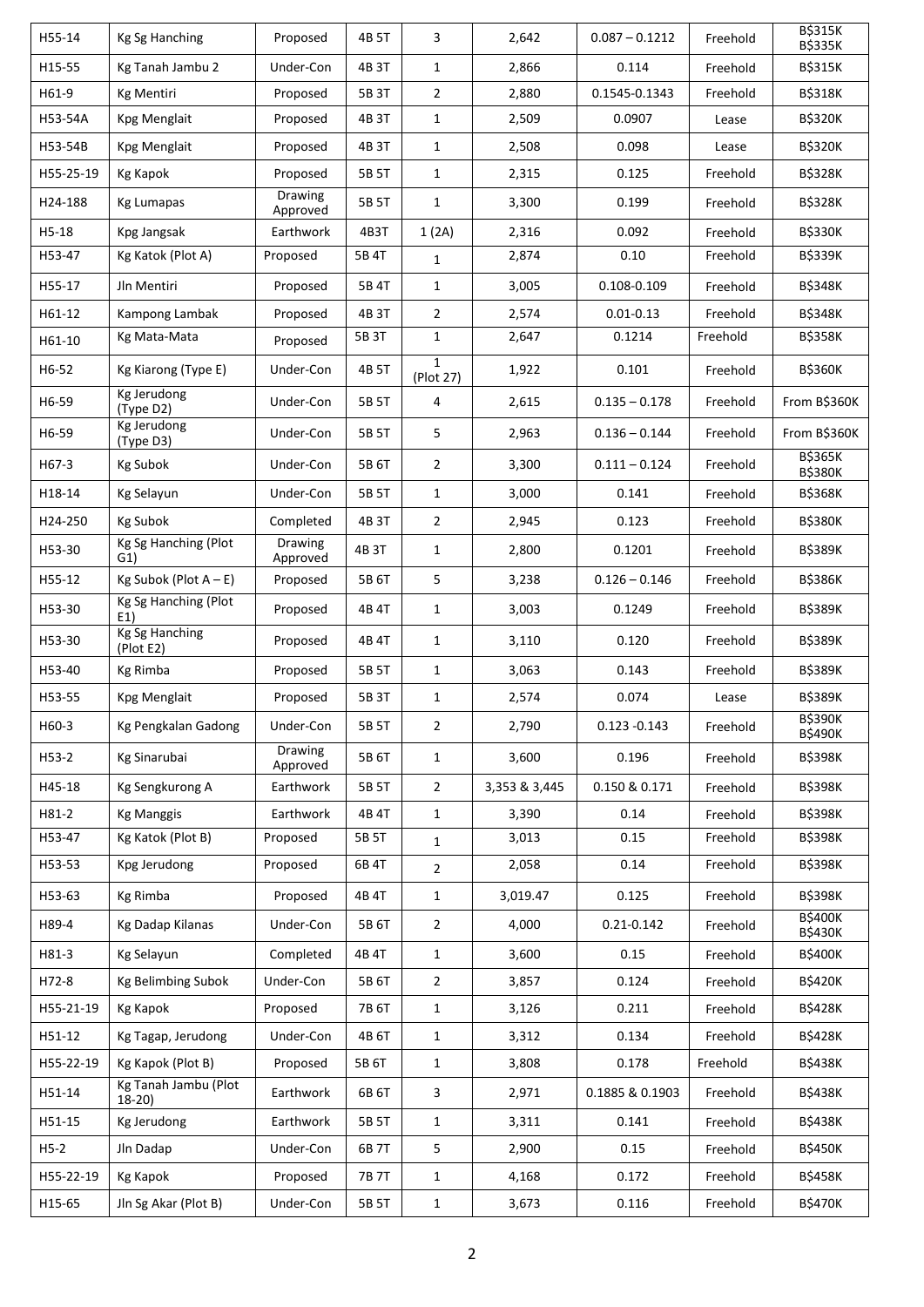| H15-65  | Jln Sg Akar (Plot C)                      | Under-Con | 5B 5T | $\mathbf{1}$             | 3,602 | 0.167           | Freehold | <b>B\$470K</b>                   |
|---------|-------------------------------------------|-----------|-------|--------------------------|-------|-----------------|----------|----------------------------------|
| H44-35  | Subok                                     | Completed | 5B 5T | $\mathbf{1}$             | 3,402 | 0.20            | Freehold | <b>B\$480K</b>                   |
| H52-10  | Kg. Rimba (Type D)                        | Proposed  | 5B6T  | 4                        | 3,700 | 0.127-0.142     | Freehold | From B\$490K                     |
| H52-9   | Kg. Rimba (Type E)                        | Proposed  | 5B6T  | $\mathbf{1}$             | 3,700 | 0.13            | Freehold | <b>B\$495K</b>                   |
| H53-21  | Kg Sg Tilong                              | Earthwork | 4B 6T | $\mathbf{1}$             | 3,520 | 0.20            | Freehold | <b>B\$498K</b>                   |
| H51-14  | Kg Tanah Jambu (Plot<br>16)               | Earthwork | 4B 4T | $\mathbf{1}$             | 3,152 | 0.2375          | Freehold | <b>B\$498K</b>                   |
| H51-14  | Kg Tanah Jambu (Plot<br>21)               | Earthwork | 4B 5T | $\mathbf{1}$             | 3,427 | 0.1878          | Freehold | <b>B\$498K</b>                   |
| H53-58  | Kg Sg. Hanching (Plot<br>C)               | Pilling   | 5B 5T | $\mathbf{1}$             | 3,600 | 0.2             | Freehold | <b>B\$498K</b>                   |
| H44-31  | Kota Batu                                 | Proposed  | 6B 4T | $\mathbf{1}$             | 3,320 | 0.1465          | Freehold | <b>B\$520K</b>                   |
| H52-7   | Kg Rimba (Type D)                         | Proposed  | 5B 6T | 5                        | 3,500 | $0.127 - 0.137$ | Freehold | from<br>B\$522,810               |
| $H52-1$ | Kg Subok (Type B)                         | Under-Con | 5B 6T | $\overline{2}$           | 3,500 | 0.147-0.164     | Freehold | <b>B\$529K</b><br><b>B\$540K</b> |
| H24-244 | Kg Sg. Tilong                             | Completed | 5B 5T | $\mathbf{1}$             | 4,200 | 0.18            | Freehold | <b>B\$530K</b>                   |
| H39-7   | Kg Subok (Type B)                         | Under-Con | 5B 5T | $\overline{2}$           | 4,100 | 0.161           | Freehold | <b>B\$530K</b>                   |
| H39-7   | Kg Subok (Type A)                         | Under-Con | 5B 5T | $\mathbf{1}$             | 4,083 | 0.158           | Freehold | <b>B\$530K</b>                   |
| H53-30  | Kg Sg Hanching (Plot<br>C)                | Proposed  | 4B 4T | $\mathbf{1}$             | 3,453 | 0.247           | Freehold | <b>B\$550K</b>                   |
| H24-234 | Jln Kebangsaan                            | Completed | 5B 5T | $\mathbf{1}$             | 3,500 | 0.220           | Freehold | <b>B\$550K</b>                   |
| H24-223 | Jln Jerudong                              | Completed | 6B 6T | $\mathbf{1}$             | 3,666 | 0.216           | Freehold | <b>B\$550K</b>                   |
| H51-14  | Kg Tanah Jambu<br>(Plot 13)               | Earthwork | 6B 6T | $\mathbf{1}$             | 5,389 | 0.1715          | Freehold | <b>B\$580K</b>                   |
| H74-1   | Kg Jangsak (Type C)                       | Completed | 6B 7T | $\overline{2}$           | 3,454 | 0.164           | Freehold | <b>B\$598K</b>                   |
| H74-1   | Kg Jangsak (Type C)                       | Completed | 6B 7T | $\overline{2}$           | 3,454 | 0.164           | Freehold | <b>B\$598K</b>                   |
| H24-237 | Jalan Berakas                             | Completed | 5B 6T | $\mathbf{1}$             | 6,000 | 0.19            | Freehold | <b>B\$600K</b>                   |
| H51-14  | Kg Tanah Jambu (Plot<br>17)               | Earthwork | 6B 5T | $\mathbf{1}$             | 5,017 | 0.3037          | Freehold | <b>B\$688K</b>                   |
| $H52-1$ | Kg Subok (Type A)                         | Under-Con | 5B 6T | $\overline{2}$           | 4,000 | 0.191-0.193     | Freehold | <b>B\$655K</b>                   |
| H52-7   | Kg Rimba (Type A)                         | Proposed  | 5B 6T | $\overline{2}$           | 4,020 | 0.21            | Freehold | <b>B\$680K</b>                   |
| H52-8   | Kg Rimba (Type A)<br>W/Swimming Pool      | Proposed  | 5B6T  | $\mathbf 1$              | 4,070 | 0.20            | Freehold | <b>B\$680K</b>                   |
| H44-42  | Kg Pelambayan, Kota<br>Batu               | Proposed  | 4B 5T | $\overline{2}$           | 3,848 | 0.226           | Freehold | <b>B\$688K</b>                   |
| $H6-3$  | Kg Kianggeh (Type C)                      | Under-Con | 6B 6T | $\mathbf{1}$<br>(plot D) | 4,080 | 0.248           | Freehold | <b>B\$750K</b>                   |
| $H6-3$  | Kg Kianggeh (Type B)<br>(W/Swimming Pool) | Under-Con | 6B 6T | $\mathbf{1}$<br>(Plot B) | 4,661 | 0.249           | Freehold | <b>B\$830K</b>                   |
| $H6-3$  | Kg Kianggeh (Type A)<br>(W/Swimming Pool) | Under-Con | 6B 7T | 1<br>(Plot C)            | 5,436 | 0.252           | Freehold | <b>B\$850K</b>                   |
| H24-160 | Jln Kota Batu, Kg<br>Mentiri              | Under-Con | 6B 8T | $\mathbf{1}$             | 6,500 | 0.18            | Freehold | B\$1.1M                          |

# **SEMI DETACHED & SEMI DETACHED LINK HOUSE**

| Code    | Location            | <b>Status</b>       | T&B   | <b>UNIT</b>    | Sq ft         | <b>Acres</b>    | <b>Title</b> | <b>Selling</b><br>Price          |
|---------|---------------------|---------------------|-------|----------------|---------------|-----------------|--------------|----------------------------------|
| H15-61  | Jln Lumapas         | Proposed            | 4B 3T | 3              | 2,080-2,169   | 0.046-0.071     | Freehold     | <b>B\$159K</b><br><b>B\$200K</b> |
| H53-48  | Kg Kilugos, Lumapas | Proposed            | 3B 3T | $\overline{2}$ | 2,000         | 0.07            | Freehold     | <b>B\$169K</b>                   |
| H53-52  | Kpg Lumapas         | Proposed            | 3B3T  | 1              | 1,600         | 0.054           | Freehold     | <b>BS169K</b>                    |
| $H91-1$ | Jln Lampaki         | Proposed            | 5B 4T | 4              | 3,336         | $0.135 - 0.140$ | Freehold     | <b>BS358K</b>                    |
| H44-55  | Kg Jerudong         | Proposed            | 4B 3T | 9              | 1,959 & 2,045 | $0.037 - 0.112$ | Lease        | <b>BŚ188K</b><br><b>BS199K</b>   |
| H68-2   | Kg Masin            | Under-Con           | 4B 4T | 4              | 2,000         | $0.061 - 0.071$ | Freehold     | <b>B\$200K</b>                   |
| H53-41  | Kg Junjongan        | Drawing<br>Approved | 4B 3T | 4              | 1,968         | 0.12            | Freehold     | <b>BS209K</b>                    |
| H44-53  | Kg Jerudong         | Under-Con           | 4B 3T | 5              | 2,045         | 0.057           | Lease        | <b>B\$218K</b>                   |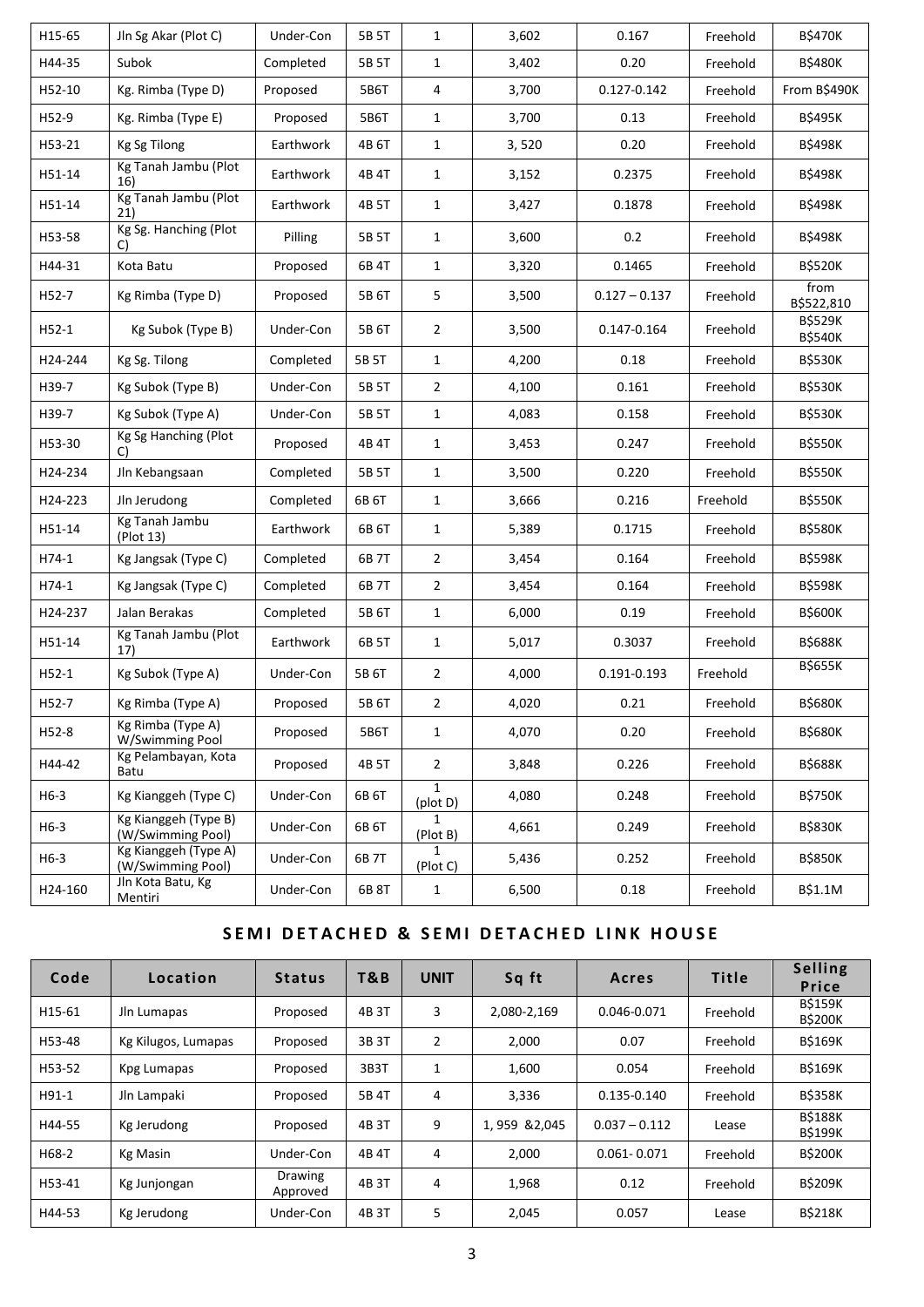| H44-67   | Kg. Selayun                   | Proposed              | 4B 4T | $\overline{2}$           | 2,233  | 0.062-0.142     | Lease    | $B$225K -$<br><b>B\$255K</b>     |
|----------|-------------------------------|-----------------------|-------|--------------------------|--------|-----------------|----------|----------------------------------|
| H44-60   | Kg Sg Tali, Mukim Sg<br>Liang | Under-Con             | 4B 3T | 5                        | 1,938  | $0.047 - 0.050$ | Lease    | <b>B\$230K</b>                   |
| H44-52   | Kg Tanah Jambu                | Under-Con             | 4B 3T | 7                        | 2,002  | $0.093 - 0.100$ | Lease    | <b>B\$230K</b><br><b>B\$250K</b> |
| H61-4    | Kg Dadap, Kilanas             | Piling                | 4B 3T | $\overline{2}$           | 2,337  | 0.098 & 0.108   | Freehold | <b>B\$258K</b>                   |
| H55-16   | <b>Kg Mentiri</b>             | Earthwork             | 3B 4T | 4                        | 1,817  | $0.052 - 0.060$ | Freehold | <b>B\$235K</b><br><b>B\$228K</b> |
| H74-2    | <b>Kg Lumapas</b>             | Proposed              | 4B 3T | 10                       | 1,959  | $0.07 - 0.086$  | Freehold | <b>B\$250K</b><br><b>B\$265K</b> |
| H6-68    | Kg Tanah Jambu                | Under-Con             | 4B 3T | $\mathbf 1$<br>(Plot 13) | 2,,435 | 0.0845          | Freehold | <b>B\$268K</b>                   |
| $H7-8$   | Kg Sg Hanching                | Under-Con             | 4B 3T | 10                       | 2,200  | 0.043-0.089     | Lease    | From B\$210K                     |
| H5-16    | Kpg Jangsak                   | Earthwork             | 4B 3T | 1(4A)                    | 2,179  | 0.069           | Freehold | \$270K                           |
| H5-17    | Kpg Jangsak                   | Earthwork             | 4B 3T | 1(2B)                    | 2,299  | 0.062           | Freehold | \$270K                           |
| H86-1    | <b>Kg Lambak</b>              | proposed              | 5B 4T | 8                        | 2,800  |                 | Freehold | B\$275<br><b>B\$300K</b>         |
| H86-2    | Kg Lambak, Jln Pasir          | Proposed              | 5B 4T | $\,8\,$                  | 2,800  |                 | Lease    | From B\$275K                     |
| H87-3    | Subok (type B)                | Proposed              | 5B 4T | $\overline{2}$           | 3,080  | 0.080-0.097     | Freehold | From B\$275K                     |
| H87-3    | Subok (Type C)                | Proposed              | 5B 4T | $\overline{2}$           | 3,080  | 0.076-0.090     | Freehold | From B\$275K                     |
| $H5-15$  | <b>Kpg Kilanas</b>            | Under Con.            | 4B3T  | 1(1A)                    | 2309   | 0.07            | Freehold | <b>B\$278K</b>                   |
| H42-9    | Kg Lambak B                   | Completed             | 4B 4T | $\mathbf{1}$             | 2,600  | 0.0720          | Lease    | <b>B\$280K</b>                   |
| H24-247  | Kpg Dadap, Kilanas            | <b>Under Con</b>      | 4B4T  | $\mathbf{1}$             | 2,000  | 0.080           | Freehold | <b>B\$285K</b>                   |
| H24-248  | Kpg Dadap, Kilanas            | <b>Under Con</b>      | 4B4T  | 1                        | 2,000  | 0.080           | Freehold | <b>B\$285K</b>                   |
| H24-249  | Kpg Dadap, Kilanas            | <b>Under Con</b>      | 4B4T  | 5                        | 2,000  | 0.080           | Freehold | <b>B\$285K</b>                   |
| H87-2    | Subok                         | Proposed              | 5B 6T | $\overline{2}$           | 3,260  | 0.080           | Freehold | <b>B\$285K</b>                   |
| H89-2    | Dadap, Kilanas                | Under-Con             | 4B 4T | 28                       | 3,350  | 0.08            | Freehold | <b>B\$285K</b>                   |
| H5-19    | Kpg Jerudong                  | Earthwork             | 4B3T  | 1(1A)                    | 2,230  | 0.061           | Freehold | <b>B\$288K</b>                   |
| H51-15   | Kg Jerudong                   | Earthwork             | 4B 3T | 5                        | 2,611  | $0.070 - 0.071$ | Freehold | <b>B\$288K</b>                   |
| H51-14   | Kg Tanah Jambu                | Earthwork             | 4B 4T | 9                        | 2,776  | 0.0899 & 0.0815 | Freehold | <b>B\$288K</b><br><b>B\$289K</b> |
| H5-21    | Kpg Jerudong                  | Earthwork             | 5B4T  | 3 (3A1,<br>3B1, 3C1)     | 2,248  | 0.066           | Freehold | B\$288K                          |
| $H5-22$  | Kpg Jerudong                  | Earthwork             | 5B4T  | 1(3C2)                   | 2,248  | 0.066           | Freehold | <b>B\$288K</b>                   |
| H6-63    | Kg Kiarong (Type D)           | Under-Con             | 4B 5T | 12                       | 2,188  | 0.05-0.093      | Freehold | From B\$295K                     |
| H53-47   | Kg Katok (Plot C)             | Proposed              | 5B 4T | $\mathbf{1}$             | 2.802  | 0.077           | Freehold | <b>B\$298K</b>                   |
| H53-51   | Kg Kulapis (Plot C)           | Proposed              | 5B 4T | $\mathbf{1}$             | 2,802  | 0.077           | Freehold | <b>B\$298K</b>                   |
| H45-12   | <b>Kg Katok</b>               | Under-Con             | 4B 4T | $\mathbf{1}$             | 2,500  | 0.071           | Freehold | <b>B\$300K</b>                   |
| H6-49    | <b>Kg Kiarong</b>             | Under-Con             | 4B 4T | 3                        | 2,233  | 0.059 & 0.056   | Freehold | <b>B\$280K</b>                   |
| H44-6    | <b>Kpg Kilanas</b>            | Completed             | 4B4T  | $\mathbf 1$              | 2,600  | 0.093           | Freehold | <b>B\$310K</b>                   |
| $H5-4$   | <b>Kg Mentiri</b>             | Under-Con             | 4B 4T | $\mathbf{1}$             | 2,550  | 0.072           | Freehold | <b>B\$315K</b>                   |
| $H5-6$   | Kpg Serusop                   | Piling                | 4B3T  | 1(2B)                    | 2234   | 0.055           | Freehold | <b>B\$322K</b>                   |
| H53-58SD | Kpg Sg. Hanching              | Under<br>construction | 7B 4T | $\overline{2}$           | 3,000  | 0.09            | Freehold | <b>B\$349K</b>                   |
| $H2-7$   | Kg Jerudong                   | Earthwork             | 4B 5T | 3                        | 3,512  | 0.084-0.085     | Freehold | <b>B\$350K</b>                   |
| H24-239  | <b>Kpg Mumong</b>             | Completed             | 4B4T  | $\mathbf{1}$             | 4,000  | 0.03            | Freehold | <b>B\$350K</b>                   |
| $H3-24$  | Jln Kebangsaan                | Completed             | 4B 3T | $\mathbf{1}$             | 2,200  | 0.071           | Lease    | <b>B\$350K</b>                   |
| H24-239  | Kg. Mumong                    | Completed             | 4B4T  | $\mathbf{1}$             | 4,000  |                 | Kekal    | <b>B\$350K</b>                   |
| $H65-1$  | Kg Subok                      | Completed             | 4B 4T | 4                        | 2,994  | 0.114           | Freehold | <b>B\$368K</b>                   |
| H86-2    | Kg Lambak, Jln Pasir          | Proposed              | 5B 7T | 4                        | 4,300  |                 | Lease    | From B\$375K                     |
| H52-11   | Kg. Rimba (type A)            | Proposed              | 4B5T  | $\mathbf{1}$             | 2,720  | 0.09            | Freehold | <b>B\$380K</b>                   |
| H53-41   | Kg Junjongan                  | Drawing<br>Approved   | 4B 3T | 4                        | 1,968  | 0.12            | Freehold | <b>B\$209K</b>                   |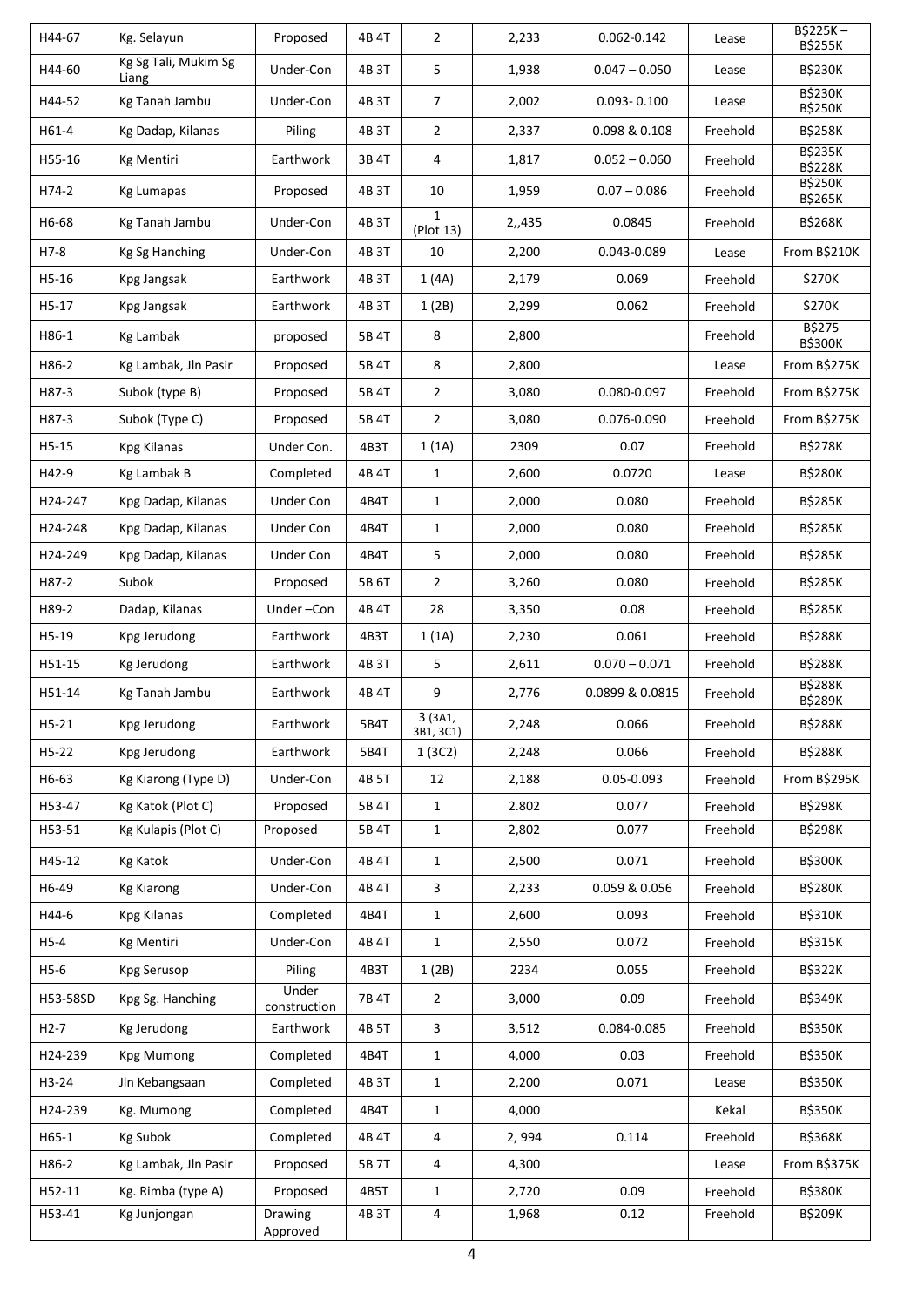| H55-16  | Kg Mentiri          | Earthwork | 3B 4T | 4  | 1,817   | 0.052-0.092   | Freehold | <b>B\$235K</b><br><b>B\$228K</b> |
|---------|---------------------|-----------|-------|----|---------|---------------|----------|----------------------------------|
| H81-8   | <b>Kg Manggis</b>   | Earthwork | 4B 3T |    | 2,979   | 0.08          | Freehold | <b>B\$348K</b>                   |
| H24-245 | Kg Tanah Jambu 1    | Proposed  | 4B 3T |    | 2,800   | $0.10 - 0.11$ | Freehold | <b>B\$268K</b><br><b>B\$258K</b> |
| H91-1   | Lamapaki, Mulaut    | Proposed  | 5B 4T | 4  | 3,336   | $0.13 - 0.14$ | Freehold | <b>B\$358K</b>                   |
| $H4-1$  | Kg Sengkarai Tutong | Proposed  | 4B 3T | 10 | 2257.75 | 0.054         | Freehold | <b>B\$285K</b>                   |

#### **T E R R A C E D H O U S E S**

| Code     | Location                           | <b>Status</b>       | <b>T&amp;B</b> | <b>UNIT</b>               | Sqft            | Acres           | <b>Title</b> | <b>Selling</b><br>Price           |
|----------|------------------------------------|---------------------|----------------|---------------------------|-----------------|-----------------|--------------|-----------------------------------|
| H15-63   | <b>Kg Lumapas</b>                  | Proposed            | 4B 3T          | 7                         | 2, 198          | $0.040 - 0.121$ | Freehold     | <b>B\$165K</b><br><b>B\$215K</b>  |
| H15-61   | <b>Kg Kilugus</b>                  | Proposed            | 4B3T           | 3                         | 2,080-2,169     | 0.046-0.071     | Freehold     | <b>B\$169K</b><br><b>B\$215K</b>  |
| H15-59   | Kg Bengkurong, Masin               | Under-Con           | 4B 3T          | 3                         | 1,630           | $0.056 - 0.118$ | Freehold     | <b>B\$175K</b><br><b>B\$220K</b>  |
| H15-46   | Kg Tanah Jambu 2                   | Under-Con           | 4B 3T          | $\overline{2}$            | 2,000           | $0.061 - 0.092$ | Freehold     | <b>B\$175K</b><br><b>B\$235K</b>  |
| H74-2    | <b>Kg Lumapas</b>                  | Proposed            | 4B 3T          | 23                        | 1,808           | $0.041 - 0.080$ | Freehold     | <b>B\$180K</b><br><b>B\$200K</b>  |
| H6-67    | Kg Kapok                           | Under-Con           | 4B 4T          | 9                         | 1,883           | $0.17 - 0.06$   | Lease        | <b>B\$180K</b><br><b>B\$230K</b>  |
| H6-38    | Kg. Lambak Kiri                    | Under-Con           | 3B3T           | 6                         | 2,050-2,540     | 0.04-0.092      | Lease        | From B\$185K                      |
| H44-55   | Kg. Jerudong                       | Proposed            | 4B3T           | 9                         | 1,959-2,045     | 0.037-0.112     | Lease        | <b>B\$188K</b><br><b>B\$238K</b>  |
| H44-61   | Kg Sg Tali, Mukim Sg<br>Liang      | Proposed            | 4B 3T          | 10                        | 1,873 & 1,938   | 0.033 & 0.050   | Lease        | <b>B\$188K</b><br><b>B\$220K</b>  |
| H6-57    | Kg Jerudong                        | Under-Con           | 4B 3T          | $\overline{7}$            | 1,714           | 0.04            | Freehold     | <b>B\$200K</b>                    |
| H3-23    | Jln Haji Halus, Kg<br><b>Bunut</b> | Completed           | 4B 3T          | 6                         | 1,986           | 0.040-0.096     | Lease        | <b>B\$200K</b><br><b>B\$240K</b>  |
| $H5-3$   | Kpg Dadap                          | Completed           | 4B3T           | 1(16C)                    | 2281            | 0.042           | Kekal        | <b>B\$205K</b>                    |
| H87-5    | Subok                              | Proposed            | 4B3T           | 8                         | 2,667           | $0.046 - 0.073$ | Kekal        | From B\$205K                      |
| H24-219  | Kg Sg Kang, Lumut                  | Completed           | 3B 3T          | $\mathbf{1}$              | 2,159           | 0.043           | Freehold     | B\$207K                           |
| H7-8     | Kg Sg Hanching                     | Under-Con           | 4B 3T          | 10                        | 2,200           | $0.043 - 0.089$ | Lease        | From B\$210K                      |
| H89-1    | Dadap, Kilanas                     | Under-Con           | 4b 4T          | 32                        | 2,100           | 0.04            | Freehold     | <b>B\$210K</b>                    |
| H6-60    | Kg Muara, Serasa                   | Earthwork           | 4B 5T          | 1<br>(Plot D)             | 2,755           |                 | Freehold     | <b>B\$200K</b>                    |
| H6-40    | Jln Jangsak                        | Completed           | 3B 3T          | 4                         | 2,300           | 0.0534 & 0.0758 | Freehold     | <b>B\$200K</b><br><b>B\$250K</b>  |
| H5-20    | Kpg Jerudong                       | Earthwork           | 5B4T           | $\overline{2}$<br>(2A/2B) | 2,248-2,289     | 0.053-0.063     | Freehold     | <b>B\$235K-</b><br><b>B\$245K</b> |
| H61-13   | Kpg Lambak                         | Proposed            | 4B3T           | 2                         | 2,269           | 0.087-0.093     | Freehold     | \$248K                            |
| H15-56   | Kg Tanah Jambu 2                   | Under-Con           | 4B 3T          | 1                         | 1,678           | 0.050           | Freehold     | <b>B\$229K</b>                    |
| H55-18   | Kg Jangsak                         | Proposed            | 4B 4T          | 5                         | 2,410 & 2,255   | $0.035 - 0.063$ | Freehold     | <b>B\$235K</b><br><b>B\$258K</b>  |
| $H5-5$   | Kg Dadap, Kilanas                  | Under-Con           | 4B 4T          | 1                         | 2,281           | 0.042           | Freehold     | <b>B\$235K</b>                    |
| H24-235  | Kg Katok B                         | Completed           | 3B 3T          | $\mathbf{1}$              | 2,000           | 0.050           | Freehold     | B\$235                            |
| H44-30   | Kg Mata-Mata                       | Completed           | 4B 3T          | 1<br>(no. 37)             | 2,100           | 0.055           | Freehold     | <b>B\$248K</b>                    |
| H96-1    | Sg Kang, Lumut                     | Under-Con           | 3B 3T          | 1                         | 2,159           | 0.063           | Freehold     | <b>B\$269K</b>                    |
| H15-58   | Jln Pandan, Kuala<br><b>Belait</b> | Proposed            | 4B 3T          | $\overline{2}$            | 3,661           | 0.050-0.071     | Freehold     | <b>B\$550K</b><br>&B\$480K        |
| H-24-232 | Jln Subok                          | Completed           | 3B 4T          | $\mathbf{1}$              | 3,040           | 0.133           | Freehold     | <b>B\$290K</b>                    |
| H24-238  | Kg. Jangsak                        | Completed           | 4B2T           | $\mathbf{1}$              | 3,340           | 0.081           | Kekal        | B\$280                            |
| H5-10    | <b>Kg Kilanas</b>                  | Pending<br>Approval | 4B 3T          | $\overline{2}$            | 2,487-2,488     | 0.064-0.094     | Freehold     | <b>B\$258K</b><br><b>B\$268K</b>  |
| H53-43   | <b>Kg Menglait</b>                 | Proposed            | 4B 3T          | 3                         | 2,326           | $0.041 - 0.066$ | Freehold     | From B\$ 259K                     |
| H76-1    | Kg Beribi                          | Earthwork           | 4B 3T          | $\overline{2}$            | 2,240           | $0.049 - 0.073$ | Freehold     | <b>B\$260K</b><br><b>B\$295K</b>  |
| H6-53    | <b>Kg Kiarong</b>                  | Earthwork           | 4B 5T          | $\overline{7}$            | $2,043 - 2,188$ | 0.0352-0.0705   | Freehold     | From B\$240K                      |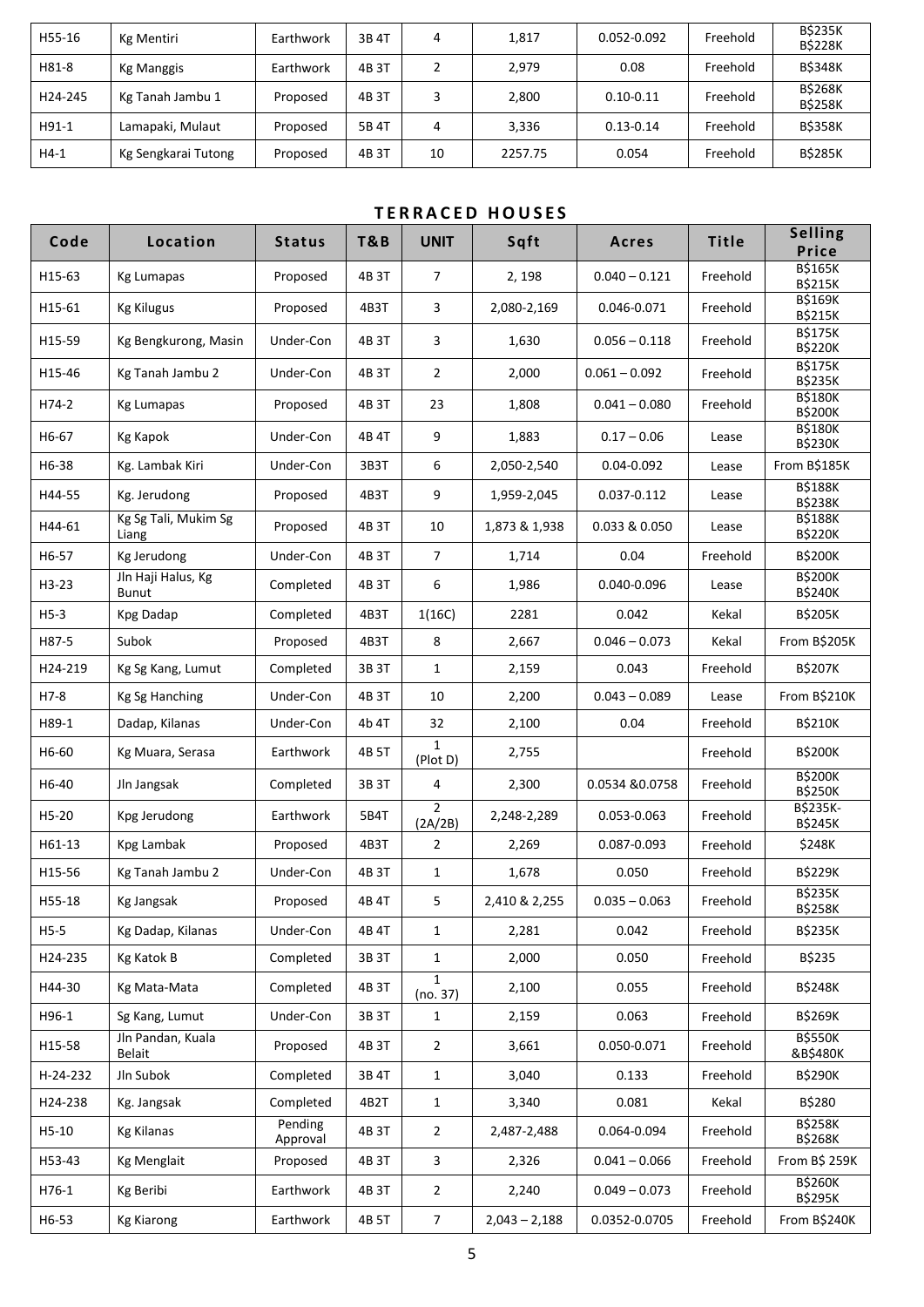| H55-19 | Kg Sg Hanching      | Under-Con | 3B 4T | 1.851                | 0.071       | Freehold | <b>BS225K</b>                   |
|--------|---------------------|-----------|-------|----------------------|-------------|----------|---------------------------------|
| H53-57 | Jln Tungku          | Completed | 4B 3T | 2,300                | 0.04        | Freehold | <b>BS269K</b>                   |
| $H4-2$ | Kg Sengkarai Tutong | Proposed  | 4B 3T | 2103.045-<br>2142.43 | 0.039-0.073 | Freehold | <b>BS225K</b><br><b>B\$265K</b> |

### **SINGLE BUNGALOW**

| Code    | Location                  | <b>Status</b> | T&B   | <b>UNIT</b> | Sqft  | Acres           | <b>Title</b> | <b>Selling</b><br>Price          |
|---------|---------------------------|---------------|-------|-------------|-------|-----------------|--------------|----------------------------------|
| H44-11  | Tanah Jambu               | Proposed      | 3B 2T |             | 1,646 | 0.112-0.116ac   | Lease        | <b>B\$180K</b>                   |
| H44-66  | Sg. Teraban, KB           | Proposed      | 3B 3T | 5           | 1,636 | $0.144 - 0.191$ | Lease        | $B$188K -$<br><b>B\$198K</b>     |
| H44-27  | Kg Serambangun,<br>Tutong | Under con.    | 3B 2T | 5           | 1,582 | $0.098 - 0.123$ | Lease        | <b>B\$198K</b><br><b>B\$250K</b> |
| H42-206 | Kg Lumapas                | Earthwork     | 3B 2T |             | 1,772 | 0.179           | Freehold     | <b>B\$238K</b>                   |

#### **SEMI DETACHED BUNGALOW**

| Code    | Location                     | <b>Status</b>       | T&B               | <b>UNIT</b>     | Sqft  | Acres           | <b>Title</b> | <b>Selling</b><br><b>Price</b> |
|---------|------------------------------|---------------------|-------------------|-----------------|-------|-----------------|--------------|--------------------------------|
| H44-27  | Кg<br>Serambangun,<br>Tutong | Proposed            | 3B 2T             | 1<br>(plot A)   | 1,400 | 0.083           | Lease        | <b>B\$150k</b>                 |
| H24-242 | Junjungan                    | <b>Under Con</b>    | 3B <sub>2</sub> T | 1               | 1,236 | 0.060           | Freehold     | <b>B\$155K</b>                 |
| $H5-11$ | <b>Kg Masin</b>              | Pending<br>Approval | 3B 2T             | $\overline{2}$  | 1,246 | 0.060-0.064     | Freehold     | <b>B\$159K</b>                 |
| H24-199 | Bengkurong,<br>Masin         | Completed           | 3B 2T             | 1               | 1,300 | 0.074           | Lease        | <b>B\$160K</b>                 |
| H44-8   | Kg Bengkurong                | Completed           | 3B 2T             | $\mathbf{1}$    | 1,300 | 0.075           | Lease        | <b>B\$160K</b>                 |
| H44-65  | Kg. Selayun                  | Proposed            | 4B3T              | 4               | 1,399 | $0.062 - 0.063$ | Lease        | $B$178k -$<br><b>B\$188K</b>   |
| H61-8   | Kg Kasat                     | Proposed            | 4B 2T             | 1               | 1,500 | 0.098           | Freehold     | <b>B\$178K</b>                 |
| $H8-1$  | Kg Lambak                    | Under Con           | 3B <sub>2</sub> T | $1$ (plot<br>B) | 1,500 | 0.11            | Freehold     | <b>B\$199K</b>                 |

#### **TERRACED BUNGALOW**

| Code   | Location          | <b>Status</b>       | T &<br>B | <b>UNIT</b> | Sqft      | Acres           | <b>Title</b> | <b>Selling</b><br>Price |
|--------|-------------------|---------------------|----------|-------------|-----------|-----------------|--------------|-------------------------|
| H7-9   | Kg Kapok<br>Kanan | Under-Con           | 1B 1T    | 6           | 629       | $0.041 - 0.101$ | Lease        | From<br><b>B\$98K</b>   |
| H6-54  | Kg Junjongan      | Under-Con           | 3B 2T    |             | 1,157     | 0.048           | Freehold     | <b>B\$110K</b>          |
| $H5-8$ | Kg Masin          | Pending<br>Approval | 3B 2T    |             | 1,305     | 0.052           | Freehold     | <b>B\$143K</b>          |
| H61-11 | Jalan Tutong      | Proposed            | 4B 2T    |             | 1.494.345 | 0.1142          | Freehold     | <b>B\$168K</b>          |

#### **U S E D H O U S E**

| Code    | Location             | <b>House Type</b> | T&B   | <b>UNIT</b> | Sqft  | Acres | <b>Title</b> | <b>Selling Price</b> |
|---------|----------------------|-------------------|-------|-------------|-------|-------|--------------|----------------------|
| H14-195 | Kg. Jangsak          | Terraced          | 4B 4T | 1           | 3,136 | 0.045 | Freehold     | <b>B\$130K</b>       |
| H14-196 | Kg. Jangsak          | Terraced          | 4B 4T | 1           | 3,136 | 0.045 | Freehold     | <b>B\$130K</b>       |
| H14-68  | Bebatek, Kilanas     | Semi-B            | 3B 2T | 1           | 1,200 | 0.083 | Lease        | <b>BS145K</b>        |
| H14-178 | Kilanas              | <b>Bungalow</b>   | 3B 2T | 1           |       | 0.06  | Lease        | <b>B\$150K</b>       |
| H14-184 | Kg kilanas           | <b>Bungalow</b>   | 4B 3T | 1           |       | 0.063 | Freehold     | <b>BŚ160K</b>        |
| H14-189 | <b>Kg Kulapis</b>    | <b>Bungalow</b>   | 4B2T  | 1           | 2,000 |       | Freehold     | <b>BS250K</b>        |
| H14-118 | Jln Bebatek, Kilanas | Semi-Bungalow     | 3B 2T | 1           | 1,200 | 0.060 | Lease        | <b>B\$168K</b>       |
| H14-82  | Jangsak              | Terrace           | 4B 2T | 1           | 2,150 | 0.064 | Freehold     | <b>B\$170K</b>       |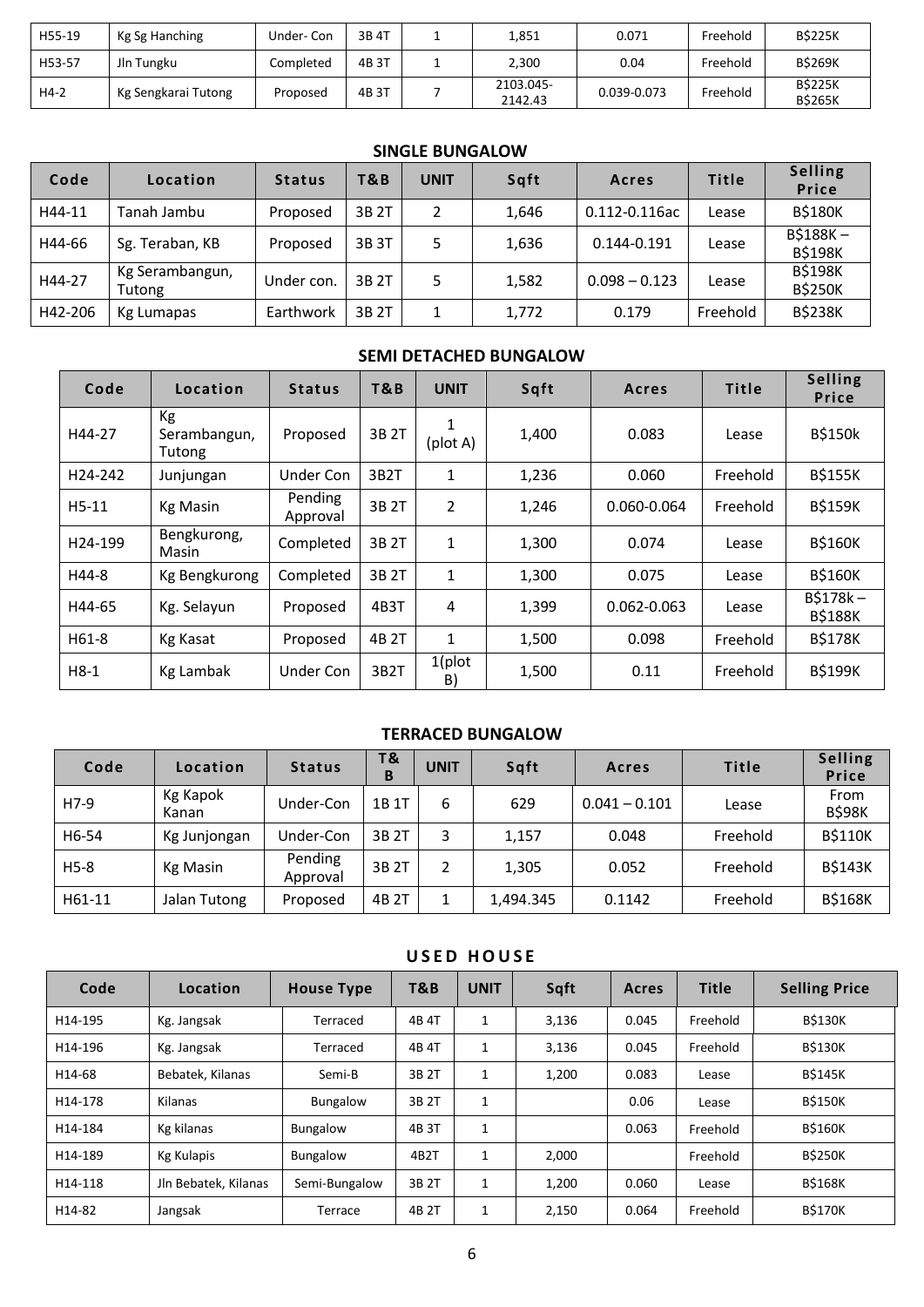| H14-190  | Jangsak              | Terrace       | 4B3T  | $\mathbf{1}$   | 1,800       |       | Freehold | <b>B\$180K</b>                |
|----------|----------------------|---------------|-------|----------------|-------------|-------|----------|-------------------------------|
| H14-190  | Kg. Jangsak          | Terraced      | 4B3T  | $\mathbf{1}$   | 1,800       |       | Kekal    | <b>B\$180K</b>                |
| H14-100  | <b>Kg Bebatek</b>    | Terrace       | 3B 3T | 5              | 1,884       | 0.047 | Freehold | <b>B\$185K</b>                |
| H14-118  | Jln Bebatek, Kilanas | Semi-Bungalow | 3B 2T | $\mathbf{1}$   | 1,200       | 0.060 | Lease    | <b>B\$168K</b>                |
| H-14-182 | <b>Kg Sengkurong</b> | Terrace       | 4B 3T | $\mathbf{1}$   | 2,000       | 0.044 | Freehold | <b>B\$205K</b>                |
| H14-176  | <b>Tanjung Bunut</b> | Terrace       | 4B 3T | $\mathbf{1}$   |             | 0.042 | Freehold | <b>B\$218K</b>                |
| H-14-181 | Kg Subok             | Detached      | 4B 3T | $\mathbf{1}$   |             | 0.18  | Freehold | <b>B\$225K</b>                |
| H14-187  | <b>Tanjong Bunut</b> | Terrace       | 3B 3T | $\mathbf{1}$   | 2,500       | 0.042 | Freehold | B\$225K w/furnitures          |
| H14-174  | Kg Ban 5, Mulaut     | Bungalow      | 3B 2T | $\mathbf{1}$   |             | 0.248 | Freehold | <b>B\$248K</b>                |
| H14-123  | Jln Jerudong         | Terrace       | 4B 3T | $\mathbf{1}$   | 2,170       | 0.048 | Freehold | <b>B\$280K</b>                |
| H14-47   | Jangsak              | Terrace       | 4B 3T | $\overline{2}$ | 2,163       | 0.069 | Freehold | <b>B\$290K</b>                |
| H14-172  | <b>Kg Subok</b>      | Terrace       | 4B 4T | $\mathbf{1}$   | 2,781       | 0.075 | Freehold | <b>B\$295K</b>                |
| H14-204  | Kg Tg.Bunut          | Semi-D        | 4B 3T | $\mathbf{1}$   | 3,000       | 0.069 | Freehold | <b>B\$330K</b>                |
| H14-42   | Kg Tanjung Bunut     | Detached      | 4B 3T | $\mathbf{1}$   | 2,700       | 0.15  | Freehold | <b>B\$350K</b>                |
| H14-205  | Kpg sg. Hanching     | Detached      | 15B7T | $\mathbf{1}$   | 3,000       | 0.287 | Freehold | <b>B\$350K</b>                |
| H14-185  | Kg Mata-Mata         | Detached      | 4B 4T | $\mathbf{1}$   |             | 0.167 | Strata   | <b>B\$350K</b>                |
| H14-135  | Kg Manggis Dua       | Detached      | 6B 5T | $\mathbf{1}$   | 4,233       | 0.169 | Freehold | B\$369K                       |
| H14-76   | Kg Beribi            | Detached      | 3B 3T | $\mathbf{1}$   | 2,500       | 0.15  | Freehold | <b>B\$380K</b>                |
| H14-170  | Kg Jangsak           | Detached      | 5B 5T | $\mathbf{1}$   | 3,484       | 0.148 | Freehold | <b>B\$380K</b>                |
| H14-169  | <b>Kg Menglait</b>   | Detached      | 4B 5T | $\mathbf{1}$   | 2,897       | 0.132 | Freehold | <b>B\$395K</b>                |
| H14-78   | <b>Kg Lumapas</b>    | Detached      | 9B 9T | $\mathbf{1}$   |             | 0.324 | Freehold | <b>B\$488K</b>                |
| H14-84   | Jln Pantai Lumut     | Bungalow      | 4B 3T | $\mathbf{1}$   | 1,989       | 0.33  | Freehold | <b>B\$400K</b>                |
| H14-162  | <b>Kg Madang</b>     | Detached      | 6B 3T | $\mathbf{1}$   | 3,200       | 0.15  | Freehold | <b>B\$420K</b>                |
| H14-194  | <b>Kg Jangsak</b>    | Detached      | 5B 5T | $\mathbf{1}$   | 3,686       | 0.198 | Freehold | <b>B\$450K</b>                |
| H14-150  | Sg Tilong            | Detached      | 5B 4T | $\mathbf{1}$   | 2,856       | 0.166 | Freehold | <b>B\$450K</b>                |
| H14-144  | Kg Jerudong          | Detached      | 9B 3T | $\mathbf{1}$   |             | 0.33  | Freehold | <b>B\$480K</b>                |
| H14-85   | <b>Kg Kianggeh</b>   | Detached      | 5B 2T | $\mathbf{1}$   |             | 0.21  | Freehold | <b>B\$485K</b>                |
| H14-186  | <b>Kg Tagap</b>      | Detached      | 4B 4T | $\mathbf{1}$   |             | 0.185 | Freehold | <b>B\$495K</b>                |
| H14-151  | Jalan Kebangsaan     | Detached      | 6B 7T | $\mathbf{1}$   | 6,349       | 0.25  | Freehold | <b>B\$550K</b>                |
| H14-167  | Kg Subok             | Detached      | 6B 7T | 1              | 4,500       | 0.226 | Freehold | <b>B\$570K</b>                |
| H14-152  | Jalan Subok          | Detached      | 6B 5T | $\mathbf{1}$   | 5,578       | 0.33  | Freehold | <b>B\$650K</b>                |
| H14-177  | <b>Kg Kiulap</b>     | Detached      | 6B 5T | 1              |             | 0.25  | Freehold | <b>B\$650K</b>                |
| H14-183  | <b>Kg Mulaut</b>     | Detached      | 7B 4T | $\mathbf{1}$   | 2,000-5,800 | 0.25  | Freehold | <b>B\$650K</b>                |
| H14-183  | <b>Kg Mulaut</b>     | Detached      | 7B 4T | $\mathbf{1}$   |             | 0.25  | Freehold | <b>B\$650K</b>                |
| H14-193  | <b>Kg Jangsak</b>    | Detached      | 5B 5T | $\mathbf{1}$   | 3,686       | 0.214 | Freehold | <b>B\$650K</b><br>with s/pool |
| H14-188  | Kg. Sg. Bakong       | Detached      | 5B6T  | $\mathbf{1}$   | 4,000       | 0.042 | Lease    | <b>B\$700K</b>                |
| H-14-180 | Kg Jerudong          | Detached      | 5B 6T | $\mathbf{1}$   | 5,021       | 0.33  | Freehold | <b>B\$830K</b>                |
| H14-92   | <b>Kg Madang</b>     | Semi-D        | 4B 3T | $\overline{2}$ |             | 0.37  | Freehold | B\$850K (2units)              |
| H14-197  | Sg. Besar            | Detached      | 6B6T  | $\mathbf{1}$   | 5,000       | 0.348 | Freehold | B\$1.28M                      |

## **LAND**

| <b>CODE</b> | Location                | <b>Land Condition</b> | Acres | <b>Title</b> | <b>Selling</b><br>Price |
|-------------|-------------------------|-----------------------|-------|--------------|-------------------------|
| $C-14$      | Kg Sembatang,<br>Tutong | Padi Cultivation      | 3.77  | Freehold     | <b>B\$500K</b>          |
| $C-16$      | Kg Kiarong              | Pertanian Am          | 0.248 | Freehold     | <b>B\$250K</b>          |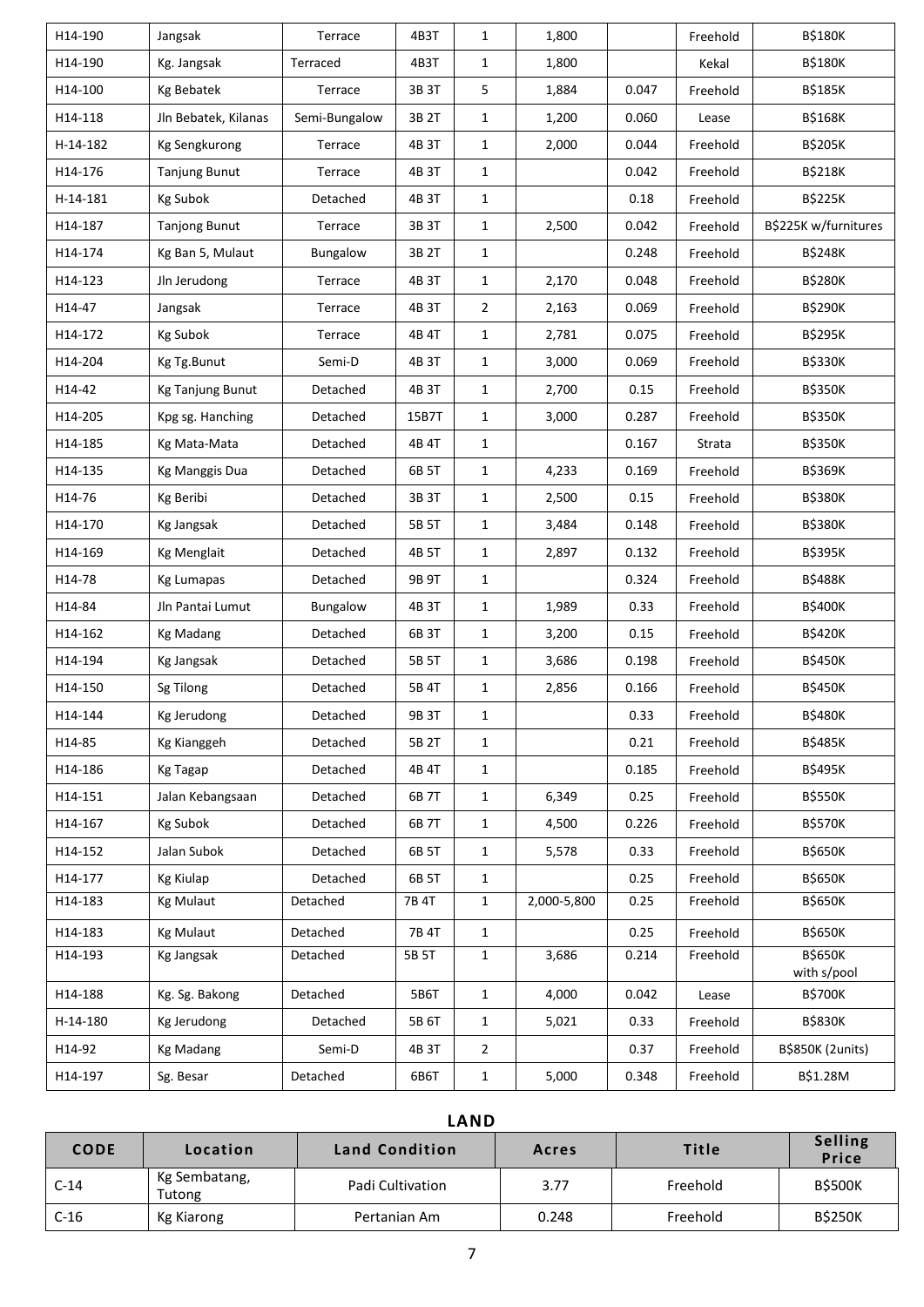| $C-42$  | Kg Beribi                      | Perumahan Am     | 0.551         | Freehold | <b>B\$420K</b>            |
|---------|--------------------------------|------------------|---------------|----------|---------------------------|
| $C-57$  | Kg TanjungBunut                | Perumahan Am     | 0.368         | Freehold | <b>B\$300K</b>            |
| $C-85$  | Kg Sg Liang, KB                | Perumahan Am     | 0.23          | Lease    | <b>B\$320K</b>            |
| $C-89$  | Kg Madewa,<br>JlnTutong        | Pokok-PokokGetah | 0.35          | Freehold | <b>B\$250K</b>            |
| $C-95$  | Jangsak                        | Perumahan Am     | 3.722         | Freehold | B\$2.2M                   |
| $C-112$ | Telisai                        | Perumahan Am     | 0.347         | Freehold | <b>B\$180K</b>            |
| $C-118$ | Kg Batu Bejarah,<br>Temburong  | Pokok-PokokGetah | 10.968        | Freehold | B\$4.0M                   |
| $C-126$ | Kg Takoyong,<br>Jangsak        | Pokok-Pokok      | 1.05          | Freehold | <b>B\$620K</b>            |
| $C-127$ | <b>Kg Subok</b>                | Pokok-Pokok      | 0.343         | Freehold | <b>B\$238K</b>            |
| $C-130$ | Subok                          | Perumahan Am     | 0.150         | Freehold | <b>B\$150K</b>            |
| $C-138$ | Sengkurong B                   | Pokok-PokokGetah | 0.215         | Freehold | <b>B\$160K</b>            |
| $C-141$ | Kg Beribi, Gadong              | Pokok-Pokok      | 0.221         | Freehold | <b>B\$265K</b>            |
| $C-145$ | <b>Kg Kapok</b>                | Pokok – Pokok    | 1.00          | Freehold | <b>B\$280K</b>            |
| $C-148$ | Sg Puru, temburong             | PokokGetah       | 4.714         | Freehold | <b>B\$500K</b>            |
| $C-150$ | Kg LuaganTimbaran              | Pokok-Pokok      | 0.95          | Freehold | <b>B\$220K</b>            |
| $C-154$ | Bengkurong Masin               | Pokok-Pokok      | 0.325-0.445   | Freehold | <b>B\$210K PER</b><br>LOT |
| $C-155$ | Kg T. Bunut Kanan              | Perumahan Am     | $0.16 - 0.17$ | Freehold | From B\$155K              |
| $C-160$ | Kg Bakiau, Tutong              | Pokok-Pokok      | 1.585         | Freehold | <b>B\$550K</b>            |
| $C-161$ | <b>Kg Limau Manis</b>          | Perumahan Am     | 0.438         | Freehold | <b>B\$165K</b>            |
| $C-162$ | Sg Tanit Temburong             | Perumahan Am     | 0.54          | Freehold | <b>B\$185K</b>            |
| $C-163$ | Kg Banting, Labu,<br>Temburong | Pokok-PokokGetah | 3.00          | Freehold | <b>B\$360K</b>            |
| $C-164$ | Kg Banting,<br>Temburong       | Pokok-PokokGetah | 3.08          | Freehold | <b>B\$390K</b>            |
| $C-165$ | <b>Kg Tungku</b>               | Perumahan Am     | 0.277         | Freehold | <b>B\$200K</b>            |
| $C-166$ | <b>Tanjung Bunut</b>           | Pokok-Pokok      | 0.437         | Freehold | <b>B\$300K</b>            |
| $C-167$ | <b>Kg Sg Tilong</b>            | Perumahan Am     | 0.199         | Freehold | <b>B\$220K</b>            |
| $C-168$ | Kg Jerudong                    | Pokok-PokokGetah | 0.19          | Freehold | <b>B\$145K</b>            |
| $C-169$ | Kg Sebakit, T. Maya            | Pokok-PokokGetah | 0.338         | Freehold | <b>B\$100K</b>            |
| $C-170$ | Kg Tanah Jambu                 | Perumahan Am     | 0.219         | Freehold | <b>B\$240K</b>            |
| $C-171$ | Pengkalan Batu                 | Pokok-PokokGetah | 0.276         | Freehold | <b>B\$90K</b>             |
| $C-172$ | Pengkalan Batu                 | Pokok-PokokGetah | 0.276         | Freehold | <b>B\$90K</b>             |
| $C-173$ | Pengkalan Batu                 | Pokok-PokokGetah | 0.436         | Freehold | <b>B\$160K</b>            |
| $C-175$ | Kg Tanah Jambu 2               | Perumahan Am     | 0.366         | Freehold | <b>B\$200K</b>            |
| $C-176$ | <b>Kg Serasa</b>               | Perumahan Am     | 1.308         | Freehold | <b>B\$565K</b>            |
| $C-177$ | Batu Apoi                      | Pokok-Pokok      | 5.000         | Freehold | <b>B\$360K</b>            |
| $C-178$ | Kg Tunggulian                  | Pokok-Pokok      | 9.030         | Freehold | B\$3.3M                   |
| $C-179$ | Kg Ikas, Keriam                | Pertaniaan Am    | 0.223         | Freehold | <b>B\$110K</b>            |
| $C-180$ | Kg Kiugan,<br>Temburong        | PokokGetah       | 0.571         | Freehold | <b>B\$110K</b>            |
| $C-181$ | Kg Kapok                       | Pokok-Pokok      | 0.329         | Freehold | <b>B\$148K</b>            |
| $C-182$ | <b>Kg Lumapas</b>              | Perumahan Am     | 0.34          | Freehold | <b>B\$165K</b>            |
| $C-183$ | Kg Sg Kago, Belait             | Pokok-Pokok      | 2.10          | Lease    | B\$672K                   |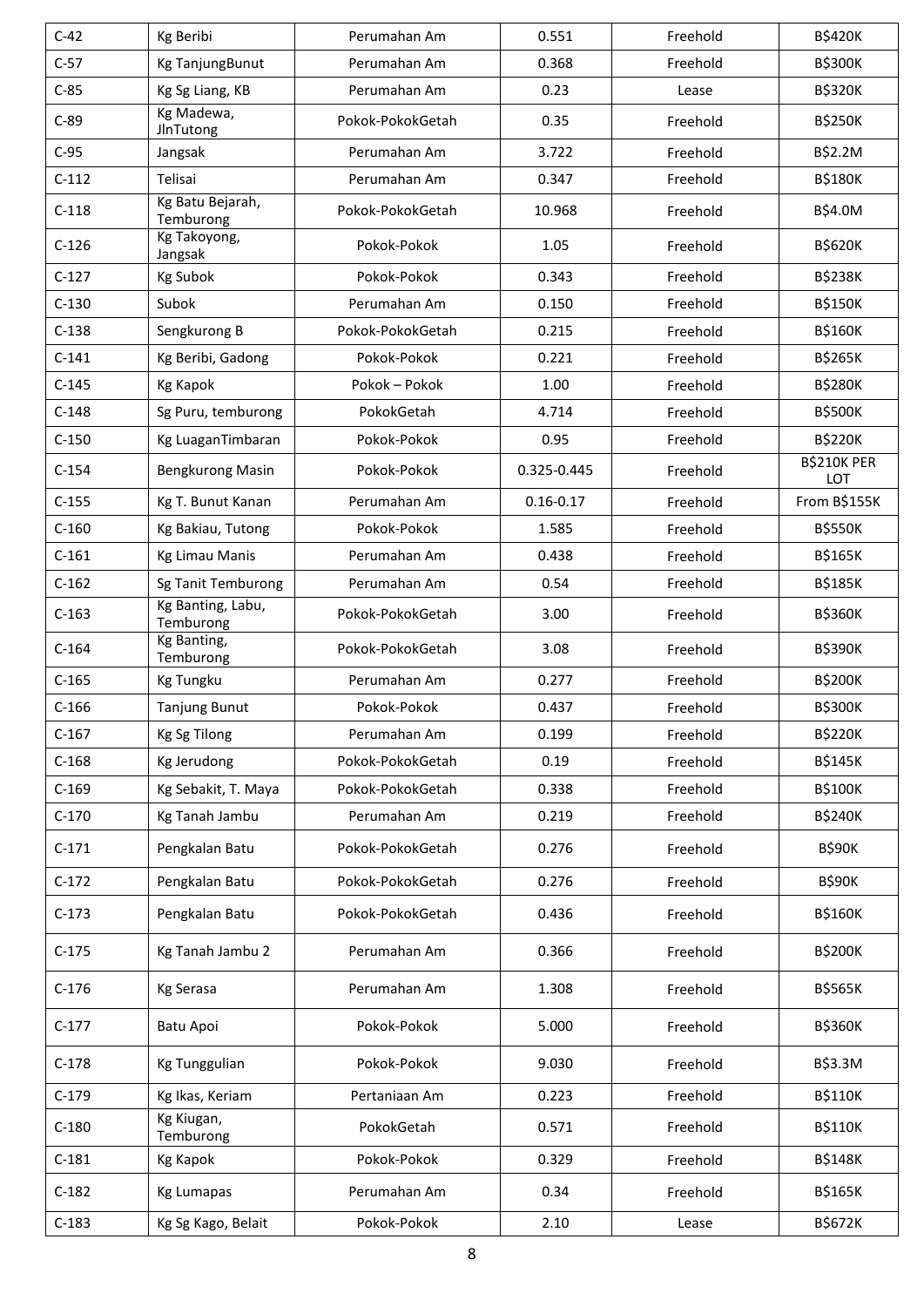| $C-184$ | Kg Sg Kago, Belait          | Pokok-Pokok                    | 6.2.35 | Freehold | B\$1.984M      |
|---------|-----------------------------|--------------------------------|--------|----------|----------------|
| $C-185$ | Kg Tanah Jambu              | Perumahan Am                   | 0.37   | Freehold | <b>B\$180K</b> |
| $C-186$ | Kg Tanah Jambu              | Perumahan Am                   | 0.38   | Freehold | <b>B\$210K</b> |
| $C-187$ | Kg Jerudong                 | Pokok-Pokok                    | 0.33   | Freehold | <b>B\$260K</b> |
| $C-188$ | Kg Tagap, Jerudong          | Pokok-Pokok                    | 0.3    | Freehold | <b>B\$245K</b> |
| $C-189$ | Beribi, Gadong              | Perumahan Am                   | 0.551  | Freehold | <b>B\$430K</b> |
| $C-190$ | Beribi, Gadong B            | Perumahan Am (Rakyat Jati)     | 0.372  | Freehold | <b>B\$380K</b> |
| $C-191$ | Beribi, Gadong B            | Pokok-Pokok                    | 0.352  | Freehold | <b>B\$365K</b> |
| $C-192$ | Beribi, Gadong B            | Pokok-Pokok                    | 0.222  | Freehold | <b>B\$230K</b> |
| $C-193$ | Beribi, Gadong B            | Pokok-Pokok                    | 0.196  | Freehold | <b>B\$205K</b> |
| $C-194$ | Beribi, Gadong B            | Pokok-Pokok                    | 0.192  | Freehold | <b>B\$200K</b> |
| $C-195$ | Beribi, Gadong B            | Pokok-Pokok                    | 0.202  | Freehold | <b>B\$210K</b> |
| $C-196$ | Tasek Merimbun              | Pokok-Pokok Getah              | 8.95   | Freehold | B\$1.2M        |
| $C-197$ | Jln Kuala Lurah             | Perumahan Am                   | 0.438  | Freehold | <b>B\$150K</b> |
| $C-198$ | Kg Kapok, Serasa            | Perumahan Am                   | 0.51   | Freehold | <b>B\$210K</b> |
| $C-199$ | Kuala Tutong                | Perumahan Am                   | 0.5    | Freehold | <b>B\$300K</b> |
| $C-200$ | Kg Tanah Jambu              | Perumahan Am                   | 0.219  | Freehold | <b>B\$150K</b> |
| $C-201$ | Kg Jerudong                 | Perumahan Am                   | 0.22   | Freehold | <b>B\$200K</b> |
| $C-202$ | Kg Jerudong                 | Perumahan Am                   | 0.33   | Freehold | <b>B\$270K</b> |
| $C-203$ | <b>Kg Kiulap</b>            | Perumahan Am                   | 0.495  | Freehold | <b>B\$400K</b> |
| $C-204$ | Kg Tanjung Bunut            | Perumahan Am                   | 0.160  | Freehold | <b>B\$180K</b> |
| $C-205$ | <b>Kg Tanjung Bunut</b>     | Perumahan Am                   | 0.178  | Freehold | <b>B\$180K</b> |
| $C-206$ | Kg Luagan Timbaran          | Pokok-Pokok                    | 0.693  | Freehold | <b>B\$135K</b> |
| $C-207$ | Kg Luagan Dudok,<br>Keriam  | Perumahan Am                   | 0.331  | Freehold | <b>B\$135K</b> |
| $C-208$ | Sg Buloh, Mentiri           | Perumahan Am                   | 0.303  | Freehold | <b>B\$150K</b> |
| $C-209$ | Kg Tungku, Gadong           | Perumahan Am                   | 0.133  | Freehold | <b>B\$170K</b> |
| $C-210$ | Kg Dato Gandi, Kota<br>Batu | Pokok-Pokok                    | 0.248  | Freehold | <b>B\$265K</b> |
| $C-211$ | Kg Tanah Jambu 2            | Perumahan Am                   | 0.198  | Freehold | <b>B\$185K</b> |
| $C-212$ | Kg Salambigar               | Pokok-Pokok Buah               | 0.482  | Freehold | <b>B\$285K</b> |
| $C-213$ | Lambak Kanan                | Pokok-Pokok Getah              | 0.290  | Freehold | <b>B\$285K</b> |
| $C-215$ | <b>Kg Sg Tilong</b>         | Perumahan Am                   | 0.358  | Freehold | B\$360         |
| $C-216$ | Kilanas                     | Pokok-Pokok Getah              | 0.332  | Freehold | <b>B\$220K</b> |
| $C-217$ | Kilanas                     | Pokok-Pokok Getah              | 0.373  | Freehold | <b>B\$220K</b> |
| $C-218$ | Kilanas                     | Pokok-Pokok Getah              | 0.331  | Freehold | <b>B\$220K</b> |
| $C-219$ | Kilanas                     | Pokok-Pokok Getah              | 0.325  | Freehold | <b>B\$220K</b> |
| $C-220$ | Kilanas                     | Pokok-Pokok Getah              | 0.445  | Freehold | <b>B\$220K</b> |
| $C-221$ | Kg Telanai                  | Perumahan Am                   | 0.24   | Freehold | <b>B\$250K</b> |
| $C-222$ | <b>Kg Kasat</b>             | Perumahan Am                   | 0.487  | Freehold | <b>B\$130K</b> |
| $C-223$ | Jln Serasa                  | Perumahan Am                   | 2.45   | Freehold | B\$2.2M        |
| $C-224$ | Kg Menengah,<br>Temburong   | Tanam Padi                     | 3.675  | Freehold | B\$1.1M        |
| $C-225$ | Jln Labi, Sg Liang          | Perumahan Am                   | 0.253  | Lease    | <b>B\$120K</b> |
| $C-226$ | Jln Labi, Sg Liang          | Perumahan Am & P.<br>Sampingan | 0.253  | Lease    | <b>B\$150K</b> |
| $C-227$ | Kg Sg Melilit, KB           | Perumahan Am                   | 1.723  | Freehold | <b>B\$1M</b>   |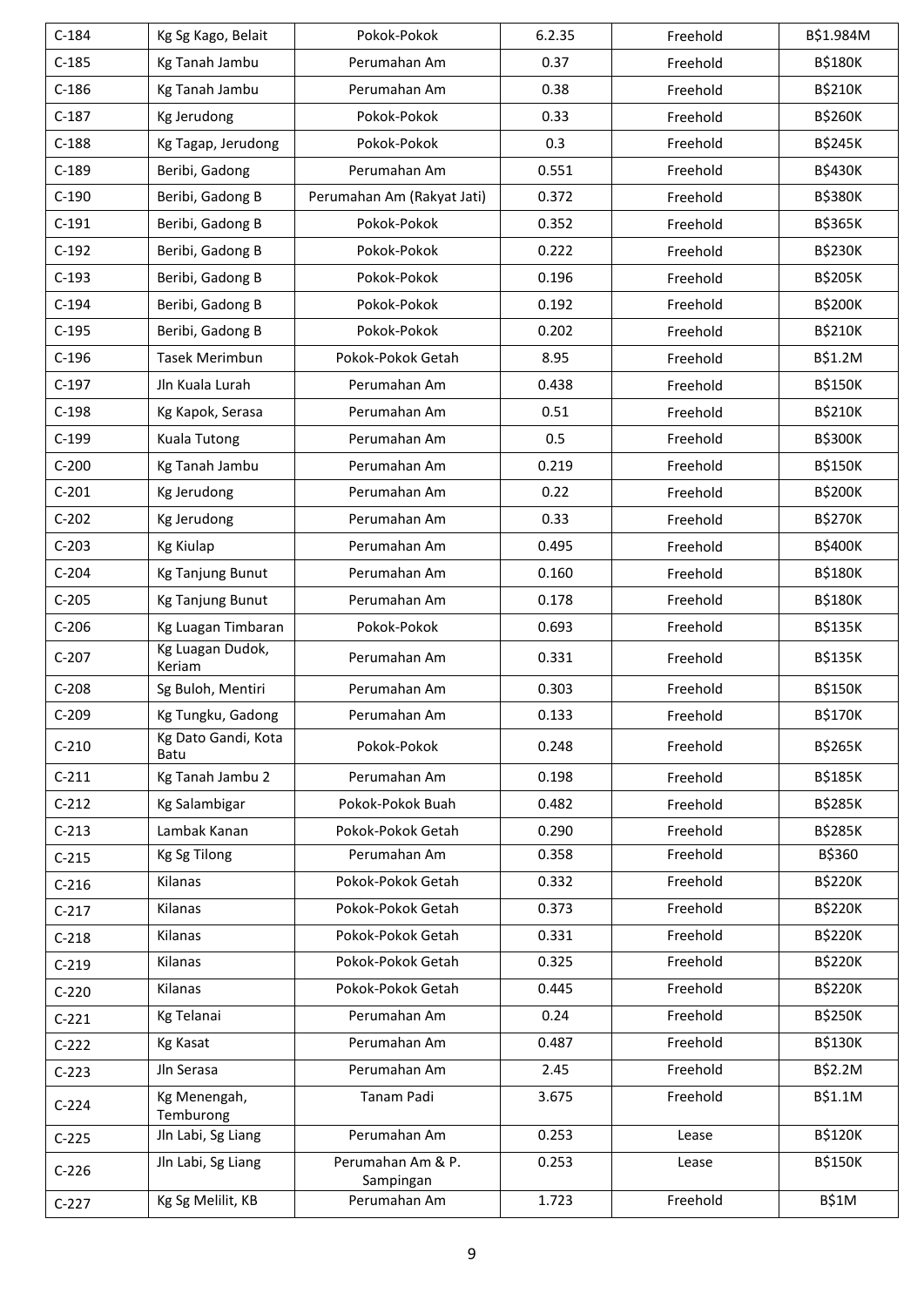| $C-228$ | Sg Akar                  | Perumahan Am     | 0.25   | Freehold                                             | <b>B\$230K</b> |
|---------|--------------------------|------------------|--------|------------------------------------------------------|----------------|
| $C-229$ | <b>Sg Taring</b>         | Perumahan Am     | 0.30   | Freehold                                             | <b>B\$180K</b> |
| $C-230$ | <b>Sg Taring</b>         | Perumahan Am     | 0.30   | Freehold                                             | <b>B\$180K</b> |
| $C-231$ | Lumut                    | Perumahan Am     | 0.3237 | Freehold                                             | <b>B\$160K</b> |
| $C-232$ | Lumut                    | Perumahan Am     | 0.3237 | Freehold                                             | <b>B\$160K</b> |
| $C-233$ | Lumut                    | Perumahan Am     | 0.3237 | Freehold                                             | <b>B\$180K</b> |
| $C-234$ | Lumapas                  | Pokok-Pokok      | 0.352  | Freehold                                             | <b>B\$165K</b> |
| $C-235$ | Sg Tilong                | Pokok-Pokok      |        | Freehold                                             | <b>B\$230K</b> |
| $C-236$ | Sg Tilong                | Pokok-Pokok      |        | Freehold                                             | <b>B\$230K</b> |
| $C-237$ | Sg Tilong                | Pokok-Pokok      |        | Freehold                                             | <b>B\$230K</b> |
| $C-238$ | Sg Tilong                | Pokok-Pokok      |        | Freehold                                             | <b>B\$230K</b> |
| $C-242$ | Sangai-Sangai            | Pokok-Pokok      | 0.354  | Freehold                                             | <b>B\$480K</b> |
| $C-243$ | Serasa                   | Perumahan Am     | 0.47ac | Lease                                                | <b>B\$260K</b> |
| $C-244$ | Subok                    | Pokok-Pokok      | 0.345  | Kekal                                                | <b>B\$198K</b> |
| $C-245$ | Subok                    | Pokok-Pokok      | 0.345  | Kekal                                                | <b>B\$198K</b> |
| $C-246$ | Lumapas                  | Tanaman          | 0.250  | Kekal                                                | <b>B\$70K</b>  |
| $C-247$ | Lumapas                  | Tanaman          | 0.4320 | Lease                                                | <b>B\$90K</b>  |
| $C-248$ | <b>Btg Mitus, Tutong</b> | Perumahan Am     | 0.57   | Kekal                                                | <b>B\$100K</b> |
| $C-249$ | Beribi                   | Tanaman          | 0.439  | Kekal                                                | <b>B\$450K</b> |
| $C-250$ | Menunggul                | Perumahan Am     | 0.221  | Kekal (tukar hak milik rakyat<br>bangsa Melayu saja) | <b>B\$58K</b>  |
| $C-251$ | Menunggul                | Perumahan Am     | 0.221  | Kekal (tukar hak milik rakyat<br>bangsa Melayu saja) | <b>B\$58K</b>  |
| $C-252$ | Menunggul                | Perumahan Am     | 0.221  | Kekal (tukar hak milik rakyat<br>bangsa Melayu saja) | <b>B\$58K</b>  |
| $C-253$ | Menunggul                | Perumahan Am     | 0.221  | Kekal (tukar hak milik rakyat<br>bangsa Melayu saja) | <b>B\$58K</b>  |
| $C-254$ | Menunggul                | Perumahan Am     | 0.221  | Kekal (tukar hak milik rakyat<br>bangsa Melayu saja) | <b>B\$58K</b>  |
| $C-255$ | Menunggul                | Perumahan Am     | 0.221  | Kekal (tukar hak milik rakyat<br>bangsa Melayu saja) | <b>B\$58K</b>  |
| $C-256$ | Menunggul                | Perumahan Am     | 0.221  | Kekal (tukar hak milik rakyat<br>bangsa Melayu saja) | <b>B\$58K</b>  |
| $C-257$ | <b>Kg Bunut</b>          | Pokok-pokok buah | 0.252  | Kekal                                                | <b>B\$238K</b> |
| $C-258$ | Kg. Salambigar           | Pokok-pokok Buah | 0.482  | Kekal                                                | <b>B\$248K</b> |
| $C-269$ | <b>Kpg Manggis</b>       | Pokok-pokok      | 15.080 | Kekal                                                | <b>B\$12M</b>  |
| $C-270$ | <b>Kg Kilanas</b>        | Pertanian Am     | 0.332  | Kekal                                                | <b>B\$225K</b> |
| $C-274$ | <b>Kpg Manggis</b>       | Pokok-pokok      | 0.33   | Kekal                                                | <b>B\$250K</b> |
| $C-275$ | Kpg Beribi               | Perumahan Am     | 0.439  | Kekal                                                | <b>B\$388K</b> |
| $C-276$ | Kpg Jerudong             | Pokok-pokok      | 0.287  | Kekal                                                | <b>B\$198K</b> |
| $C-277$ | Kpg Sg. Pandan           | Perumahan Am     | 0.250  | Kekal                                                | <b>B\$300K</b> |
| $C-278$ | Kpg Luagan Dudok         | Perumahan Am     | 0.330  | Kekal                                                | <b>B\$95K</b>  |
| $C-279$ | Kpg Luagan Dudok         | Perumahan Am     | 0.330  | Kekal                                                | <b>B\$95K</b>  |
| $C-280$ | <b>Kpg Sinaut</b>        | Pokok-Pokok      | 0.315  | Kekal                                                | <b>B\$60K</b>  |
| $C-281$ | <b>Kpg Sinaut</b>        | Pokok-pokok      | 0.316  | Kekal                                                | <b>B\$60K</b>  |
| $C-282$ | <b>Kpg Sinaut</b>        | Pokok-Pokok      | 0.316  | Kekal                                                | <b>B\$60K</b>  |
| $C-283$ | <b>Kpg Sinaut</b>        | Pokok-Pokok      | 0.316  | Kekal                                                | <b>B\$60K</b>  |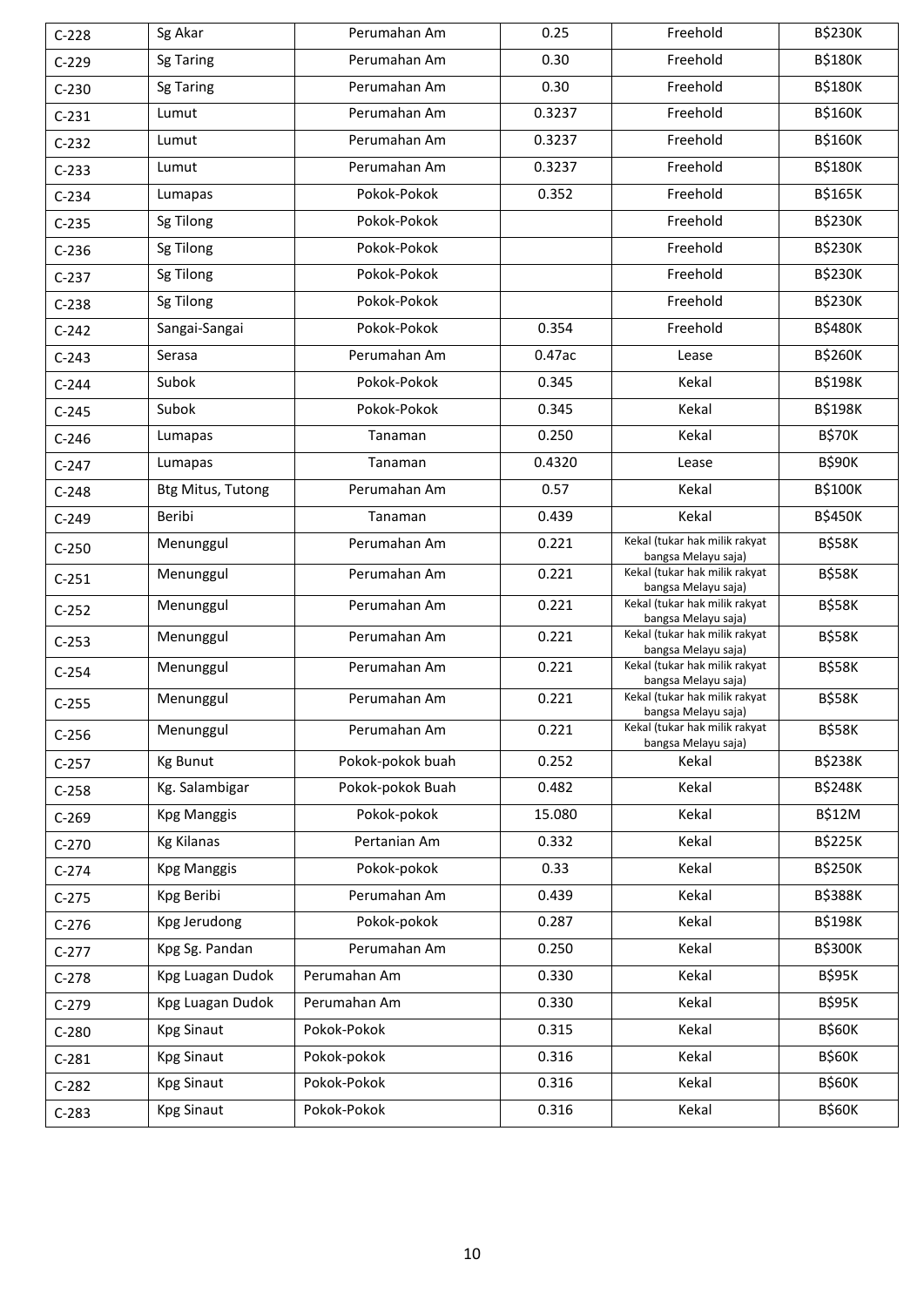### **APARTMENTS**

| Code    | Location                        | <b>Status</b> | T&B   | <b>UNIT</b>              | Sqft            | Title  | <b>Selling Price</b>         |
|---------|---------------------------------|---------------|-------|--------------------------|-----------------|--------|------------------------------|
| H87-6C  | Subok                           | Pilling       | 3B3T  | 12                       | 1,150           | Strata | From \$133K                  |
| H87-6D  | Subok                           | Pilling       | 3B3T  | 12                       | 1,150           | Strata | From \$133K                  |
| H6-43   | Kg. Sabun                       | Completed     | 3B 2T | 18                       | 1,473           | Strata | <b>B\$180K</b>               |
| H6-50   | Kg Sabun                        | Completed     | 3B 2T | 5                        | 1,431           | Strata | <b>B\$180K</b>               |
| H24-172 | Kg Menglait                     | Completed     | 3B 2T | $\mathbf{1}$             | 1,320           | Strata | B\$190K                      |
| $H25-2$ | Kg Sabun                        | Completed     | 3B 2T | 38                       | 1,493           | Strata | <b>B\$185K &amp; B\$195K</b> |
| H44-49  | Kg Sungai Akar<br>(Block C & D) | Proposed      | 3B 2T | 29                       | 1,431           | Strata | From B\$195K                 |
| H44-50  | Kg Sungai Akar (Block<br>B)     | Proposed      | 3B 2T | 16                       | 1,431           | Strata | From B\$198K                 |
| H24-220 | Kg Anggerek Desa                | Completed     | 3B 2T | $\mathbf{1}$             | 1,200           | Strata | <b>B\$200K</b>               |
| H15-36  | <b>Kg Manggis</b>               | Completed     | 3B 2T | 3                        | 1,119           | Strata | <b>B\$200K</b>               |
| H44-48  | Kg Sungai Akar (Block<br>A)     | Proposed      | 3B 2T | 17                       | 1,431 & 2,415   | Strata | From B\$208K                 |
| H44-47  | Kg Jaya Setia, Mukim<br>Berakas | Completed     | 3B 2T | 4                        | 1,658           | Strata | B\$210K                      |
| H44-51A | <b>Kg Kiarong</b>               | Under-Con     | 3B 2T | $\mathbf{1}$<br>(Unit 6) | 1,291           | Strata | <b>B\$235K</b>               |
| H44-37  | <b>Kg Kiarong</b>               | Completed     | 3B 2T | $\mathbf{1}$             | 1,291           | Strata | B\$215K                      |
| H6-48   | <b>Kg Anggerek</b>              | Completed     | 3B 2T | $\overline{7}$           | 1,200           | Strata | <b>B\$200K</b>               |
| H6-62   | Kg Jerudong                     | Earthwork     | 4B 3T | 41                       | 1,533           | Strata | <b>B\$230K</b>               |
| H44-62  | Kg Pengkalan Gadong             | Completed     | 3B 2T | $\mathbf{1}$             | 1,320           | Strata | <b>B\$238K</b>               |
| H44-51B | <b>Kg Kiarong</b>               | Proposed      | 3B 2T | $\overline{7}$           | 10291           | Strata | B\$198K                      |
| H6-56   | Kg Mumong, KB                   | Earthwork     | 4B 4T | 35                       | 1,354           | Strata | <b>B\$250K</b>               |
| H82-3   | Kg Berakas                      | Proposed      | 3B 2T | $\overline{2}$           | 1,700           | Strata | <b>B\$260K</b>               |
| H44-45  | Jln Mualana, KB                 | Under Con     | 3B2T  | $\overline{2}$           | $1,528 - 3,121$ | Strata | B\$288K-B\$448K              |
| $H62-1$ | Serasa                          | Under-Con     | 4B 3T | 5                        | 2,200           | Strata | From B\$348K                 |
| H44-46  | Kpg Pandan A, KB                | Proposed      | 4B 5T | 4                        | 2,422           | Strata | \$368K                       |
| H45-13  | Kg Pandan, KB                   | Under-Con     | 3B 2T | $\overline{2}$           | 1,517           | Strata | <b>B\$388K</b>               |
| H24-218 | <b>Kg Kiulap</b>                | Under-Con     | 3B 2T | 3                        | $1,345 - 1,200$ | Strata | From B\$398K                 |
| H24-228 | Kg Pandan                       | Completed     | 4B 3T | 4                        | 1,420           | Strata | From B\$170K                 |
| H87-6C  | <b>Kg Subok</b>                 | Proposed      | 3B2T  | 12                       | 1,150           | Strata | From B\$131,300              |
| H87-6D  | Kg Subok                        | Proposed      | 3B2T  | 12                       | 1,150           | Strata | B\$129,800                   |
| H6-62   | Kg Jerudong                     | Earthwork     | 4B 3T | 41                       | 1,533           | Strata | <b>B\$230K</b>               |
| H44-48  | Kg Sungai Akar (Block<br>A)     | Earthwork     | 3B 2T | 17                       | 1,431 & 2,415   | Strata | From B\$208K                 |
|         |                                 |               |       |                          |                 |        |                              |

## **SHOP, APARTMENT & HOTEL**

| Code   | Location | . .<br><b>Status</b> | <b>Blk</b>                                                                                                                           | <b>UNIT</b>    | Floor             | sqft            | <b>Title</b>   | <b>Selling Price</b>                  |
|--------|----------|----------------------|--------------------------------------------------------------------------------------------------------------------------------------|----------------|-------------------|-----------------|----------------|---------------------------------------|
|        |          |                      | $4^{th}$ Flr<br>$\overline{2}$<br>1,500<br>1,291 &<br>$3^{\text{rd}}$ Flr<br>3<br>B<br>1,500<br>1,291-<br>$2^{nd}$ Flr<br>6<br>1,500 |                |                   |                 |                | <b>B\$299K</b>                        |
|        | Kiulap   |                      |                                                                                                                                      |                |                   |                 |                | <b>B\$299K&amp;</b><br><b>B\$308K</b> |
|        |          |                      |                                                                                                                                      |                | $2^{nd}$ Flr<br>3 |                 | <b>B\$318K</b> |                                       |
| H44-40 |          | Proposed             |                                                                                                                                      |                |                   |                 | Strata         | <b>B\$328K</b>                        |
|        |          |                      | A                                                                                                                                    | 7              | $1st$ Flr         | 1,170-<br>1,291 |                | <b>B\$369K</b>                        |
|        |          |                      |                                                                                                                                      | $1st$ Flr<br>3 |                   |                 | <b>B\$388K</b> |                                       |
|        |          |                      |                                                                                                                                      | 4              | Ground<br>Flr     | 1,170-<br>1,280 |                | <b>B\$458K</b>                        |